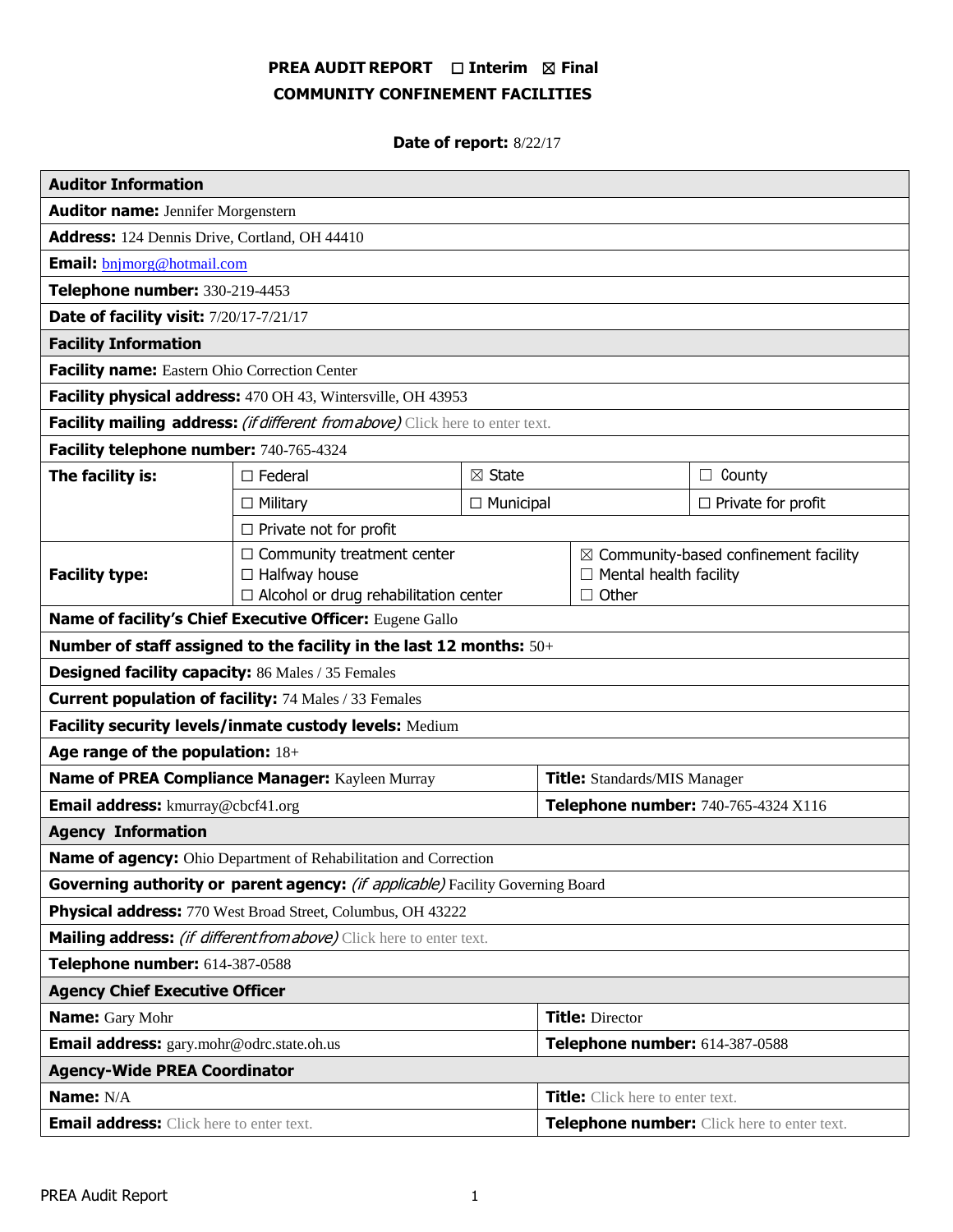#### **AUDITFINDINGS**

#### **NARRATIVE**

A Prison Rape Elimination Act (PREA) on-site audit of the Eastern Ohio Correction Center (EOCC), Wintersville, OH was conducted on July 20, 2017 and July 21, 2017, by Jennifer R. Morgenstern, certified through the United States Department of Justice to conduct PREA audits of adult facilities. All pre-audit communication was conducted between myself and Kayleen Murray, the PREA Coordinator. A completed pre-audit questionnaire was completed by Mrs. Murray and submitted to Mrs. Morgenstern in a timely fashion. Documentation included, but is not limited to: facility policies and procedures, training materials, education materials, brochures, pamphlets, employment background checks, conversations with community agencies, and any other material designed to exhibit compliance with the PREA standards. This thorough review of documentation yielded numerous questions from the auditor which were answered promptly by the PREA Coordinator. All pre-audit questionnaire questions were answered thoroughly prior to the onsite audit.

EOCC houses it's male residents in the Wintersville, OH location and it's female residents in it's Lisbon, OH location. An onsite audit of the Wintersville location was conducted on July 20, 2017 and an onsite audit of the Lisbon, OH facility was conducted on July 21, 2017. During both onsite audits, the auditor was provided with a private, key entry office to work out of furnished with a desk and ample seating for confidential interviews. All confidential interviews were conducted with staff and residents only. The facility did not have any contractors or volunteers present at the time of either onsite interview. The auditor picked a random sample of seven (7) male residents and five (5) female residents to interview. Staff interviews included: the PREA Coordinator, facility head, specialized staff inclusive of first responders (security and non-security staff acting as such), intake staff, human resources staff, investigative staff, staff who screen for risk of victimization and abusiveness and staff on the incident review team. All interviews were conducted using the PREA Compliance Audit Instrument Interview Guides for respective staff members. A total of 13 staff members were interviewed representing a variety of treatment and security staff, staff from different shifts, and administrative staff. Similarly, all Resident interviews were conducted using the PREA Compliance Audit Instrument Interview Guide for Residents. Neither location currently housed any residents who were limited English proficient, transgender, intersex, gay, lesbian or bisexual. There were also no residents in either location who reported sexual harassment or sexual abuse. All resident line of questioning was geared toward gauging their knowledge of various reporting mecahnisms provided to them, their knowledge of their rights specifically to be free from sexual harassment, sexual abuse and retaliation for reporting such, the information provided to them at intake, their knowledge of pat down searches of residents, how they know staff of the opposite gender is in the housing area, if they have been victims of sexual harassment or abuse or know of any such abuse in the facility, their knowledge of services available to them should they report sexual abuse and their knowledge of whether the facility can require them to take a polygraph as a condition for proceeding with a sexual abuse investigation. Staff line of questioning was geared around their overall knowledge of the facility's zero tolerance policy, first responder duties and procedures for if a resident or fellow staff member alleges abuse or harassment.

Both onsite tours were conducted by the PREA Coordinator. During the tour, the auditor was able to see camera placement, PREA posters and signeage, notice of the upcoming audit, resident and staff interactions, dormitory and resident room layout, restroom layout, intake area, staff offices, the general areas and the group rooms. Both facility's had at least one PREA poster in each common area as well as in the dormitory and restrooms. Additionally the notice of the upcoming audit could be seen in approximately 4 different locations throughout each facility. The auditor was able to observe an intake during which staff asked the appropriate PREA related questions to the new resident. The auditor also observed the intake packet in which the resident was given a PREA pamphlet and numbers to contact should he feel he is the victim of sexual harassment or sexual abuse. Each restroom in the Wintersville location has a plastic curtain shielding view from the outside of the restroom into the inside. Additionally, each shower stall is equipped with a plastic curtain as well. Each urinal and toilet was separated by a plastic divider and no visibility of the shower or toilet areas is available from outside of the restroom. Similarly in the Lisbon location the restroom has a plastic curtain shielding view from the outside into the inside and each shower is furnished with it's own plastic curtain. The Lisbon location has private restroom stalls with locked doors. Each facility has a shower and toilet area for any transgender resident to be able to shower separately and privately. The auditor was also able to speak to staff and residents informally during the facility tour and other walk throughs of the facility at various times.

The following staff members and facility leadership were present duringn the onsite audit: Gene Gallo, Executive Director, Tracy Walenciej, Deputy Director, Kayleen Murray, Standards/MIS Manager/PREA Coordinator, Todd Cottrell, Operations Officer, Tammy Wolfe, Intake Officer, Patricia Allen, Program Administrator, John Craig, PREA Administrative Investigator and various resident supervisory staff, case managers and programming staff.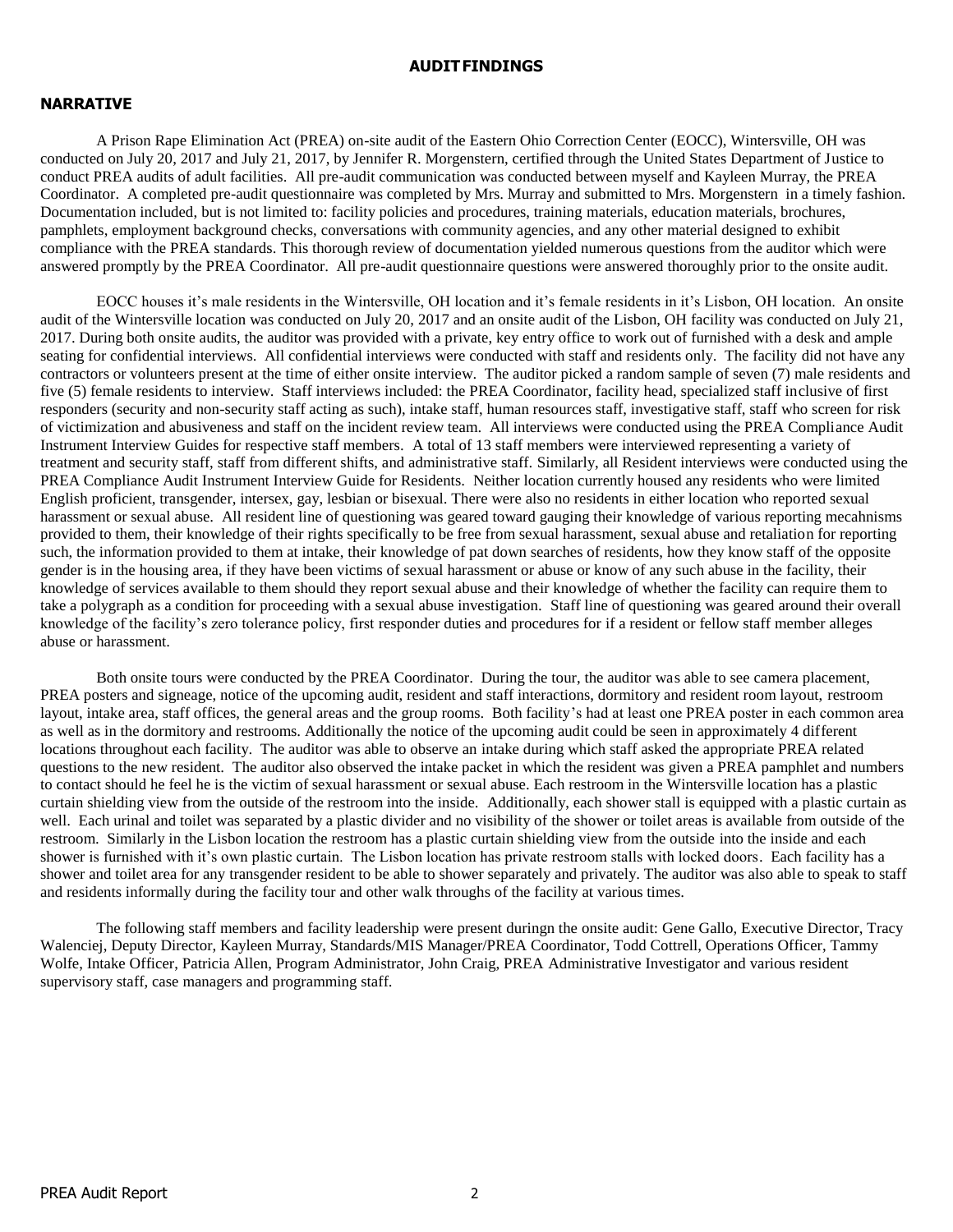#### **DESCRIPTION OF FACILITY CHARACTERISTICS**

The Eastern Ohio Correction Center is a Community Based Correctional Facility that is designed to be a viable sentencing option to the surrounding county common pleas courts for it's adult felony offenders. EOCC's daily operations are overseen by the Executive Director, Eugene Gallo who is overseen by a Facility Governing Board. Ohio's community based correctional facility's are a part of the Ohio Department of Rehabilitation and Correction. EOCC services the following Ohio counties: Belmont, Carroll, Columbiana, Guernsey, Harrison, Jefferson, Monroe and Noble. EOCC currently employes a total of 48 staff members between both facility locations. The Wintersville location houses the administrative files and offices as well as the male residents of the facility and the Lisbon facility houses the female residents. The Wintersville location opened in 1990 and has a maximum capacity for 86 male residents aged 18 and above. The Lisbon facility opened in 2000 and was renovated from a county jail. It has a maximum capacity for 35 female residents aged 18 and above.

During the onsite audit, the Wintersville location had 74 male residents. Upon entrance to the facililty, the administrative offices are located in the front part of the facility prior to entering the resident accessible area. Upon entrance to the resident accessible portion of the facility is the kitchen and cafeteria. The kitchen is secure with all doors locked to staff access only. There is a pantry that the facility is looking to add a camera to this fiscal year. The kitchen is equipped with ample camera coverage and no blind spots were detected. The outside area was accessible through the kitchen exit. There is a garage that is locked at all times and only accessible to staff members. Upon entering the visitor entrance to the facility, a sally port area is located with two (2) chairs and a table only. This is the area where the facility has designated any alleged perpetrator will go to ensure no evidence is destroyed while waiting for the local sheriff to arrive to the facility. This room can also be monitored directly from Central Control. The intake room is located off of the sally port and past the resident housing area. All new intakes enter this room and are strip searched in the back of the room out of camera view. It should be noted that an intake was being processed during the tour and this auditor was able to hear the Resident Supervisory staff review the PREA information with the new resident. The facility does have a holding cell, however, the toilet is not accessible from the door and there is a plastic covering on the window to prevent visibility into the holding cell. The nurse's office is located next to the intake room. The nurse is a contract position therefore, the nurse's office is not staffed at all times. Strip searches are also conducted in this room with the nurse conducting them behind a partition so as not in staff's view. The facility has ample group space for counseling and group sessions for the residents as well as individual staff offices for private sessions with case managers and program staff. The day area of the facility has numerous chairs for recreation activities as well as a fenced in recreation outside yard. The housing units are located off of two hallways on each side of the day area. Each hallway has 10 resident rooms with the majority having four (4) beds per room and some with five (5) beds per room. Each hallway is also equipped with it's own restroom so the residents housed in that hallway use those toilet facilities and showers. After the last PREA audit, this facility added a plastic partition to each restroom entrance so the showers and toilet areas are not visitble to anyone passing the restroom. The facility layout allows for easy identification and separation of possible victims from possible abusers. Any resident identified as a possible victim will be placed in the room closest to the staff post. During the tour, this auditor heard a doorbell as well as saw a light flash that indicated there was a female present in the male housing area. Central Control is located off of the resident day area and is accessible to only staff as the door is locked at all times. All resident files are kept in Central Control minus the PREA information which is kept in the respective Case Manager's locked offices. All cameras are accessible and viewable from Central Control. There are a total of 26 cameras in this facility and are placed in all blind spot areas. The camera system is viewable from select staff member's homes as well. Off of Central Control is a row of staff offices which all have a window on the door for inside view of the office and resident group rooms which are all equipped with cameras and glass all around for easy visibility into the rooms. The entire facility is amply staffed and equipped with numerous cameras in an effort to prevent any type of misconduct from occurring. This facility is constantly looking at it's facility layout in order to determine any blind spots or areas that could be improved so as to continue to ensure the safety of all residents and staff. Throughout the facility there were numerous posters with PREA information posted as well as the onsite audit notice posted.

During the onsite audit, the Lisbon facility had 33 female residents in house and two (2) Resident Supervisors (one male, one female) on duty. This facility is typically staffed with two (2) staff members and three (3) staff members on busy operation days such as visitation. The facility has two (2) levels and a full basement as well as a fenced in outside area. Upon entering the facility, you can turn left to access a row of staff offices and the kitchen area. The kitchen is accessible to residents with staff supervision and escort. The kitchen has a camera and a pantry that has a mirror that shows any person in the pantry. The facility has decided to add a camera to the pantry in addition to the mirror so as to continue to cover any blind spots that may exist. To the right of the facility entrance is the sally port to the resident housing area. There is also a door to access the upstairs or downstairs and is locked and only accessible to staff. The main floor of the facility contains staff offices, resident group rooms and a day area. Central control is also located on this floor and has a view of all cameras in the facility. The facility has a total of 27 operable cameras, all of which eliminate any blind spots. There is an intake area off of the sally port where the intakes receive all of their pertinent PREA information and are strip searched. The facility also has a holding cell, however, visibility into it is not clear. The nurse's station has a camera view into it and a restroom off of it which is out of camera view. This restroom serves as the private restroom that any transgender residents can use. Off of the day area is an outside fenced in recreation area that also has cameras strategically placed so as to eliminate any blind spots.

The upstairs of the facility is where the resident dorms are located. The dormitory is divided up into four (4) sections, two (2) of which are in staff view and two (2) of which are not. The residents are not permitted in the dorm area without staff supervision throughout the day and must be buzzed up by staff as the door is locked. There is a staff post centrally located inside the dorm area that has a clear view to half of the dorm. The beds off to the side are for residents who are further along in their program and have earned more privileges.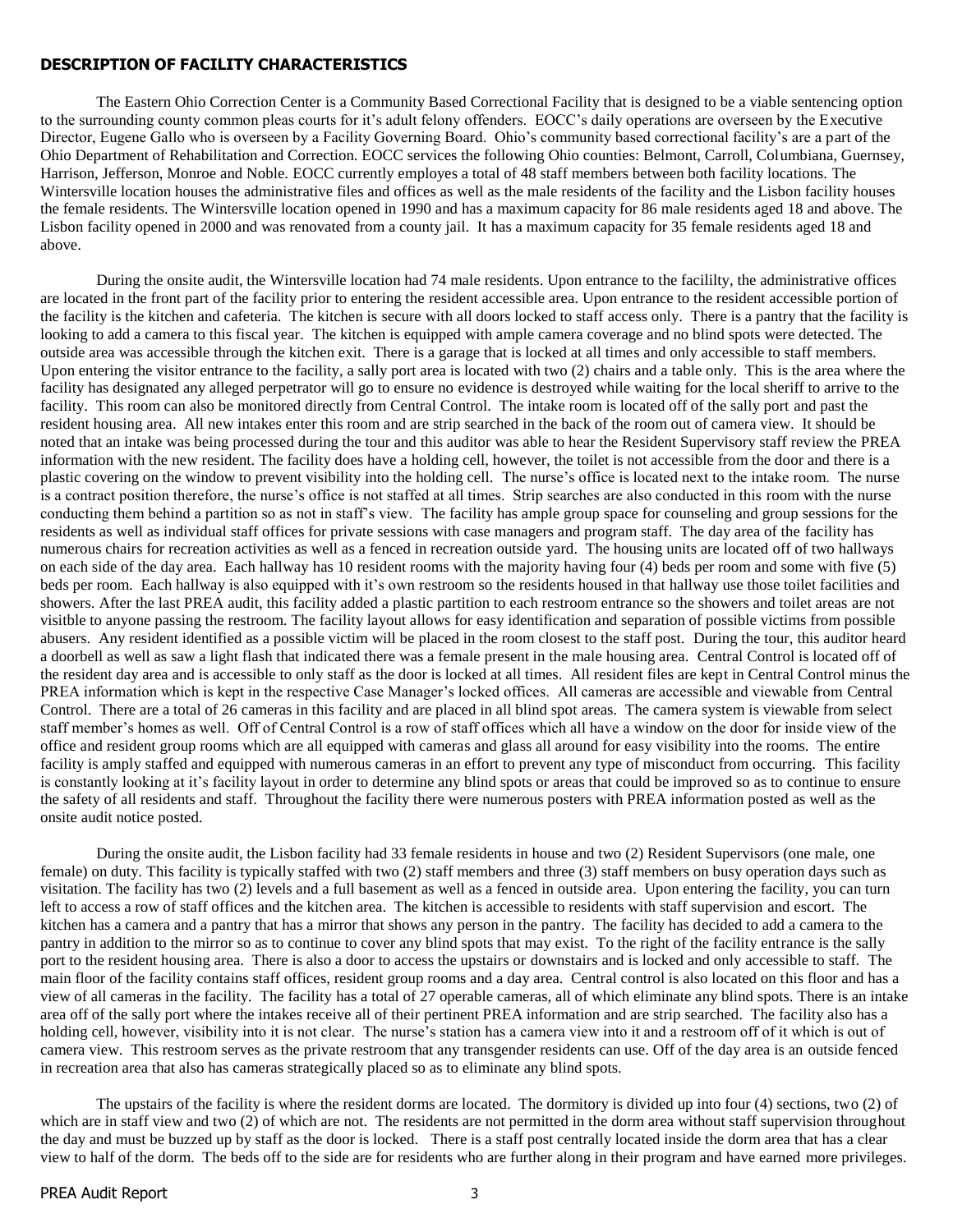Any resident identified as a possible victim/abuser is placed in the beds directly in staff view. There are no cameras in the resident dormitory. The beds are placed so there are no blindspots for residents to hide in the sections that are out of staff's view. There is also a laundry room that has a camera it. The restroom on the upper level has plastic curtains blocking off the view to the showers so there is no visibility from outside of the restroom. No male staff enters the dormitory without buzzing the doorbell and knocking and announcing his presence.

The basement of the facility has group rooms and numerous cameras strategically placed throughout. All residents have to be allowed down to the basement as it is locked. All residents in the basement can be viewed from central control through the cameras. There is one blindspot that this auditor detected downstairs and the recommendation was to install a camera so that staff could view that area from central control. The PREA Coordinator immediately met with staff and restricted resident movement to that area until the facility is able to install a camera in that hallway.

The Lisbon facility does a good job restricting the resident's movement and viewing the camera system in order to account for all residents effectively. The facility has a treatment feel to it although it was converted from a jail. There is no feel of a jail in the facility and the staff do a good job of making the best use of the space provided.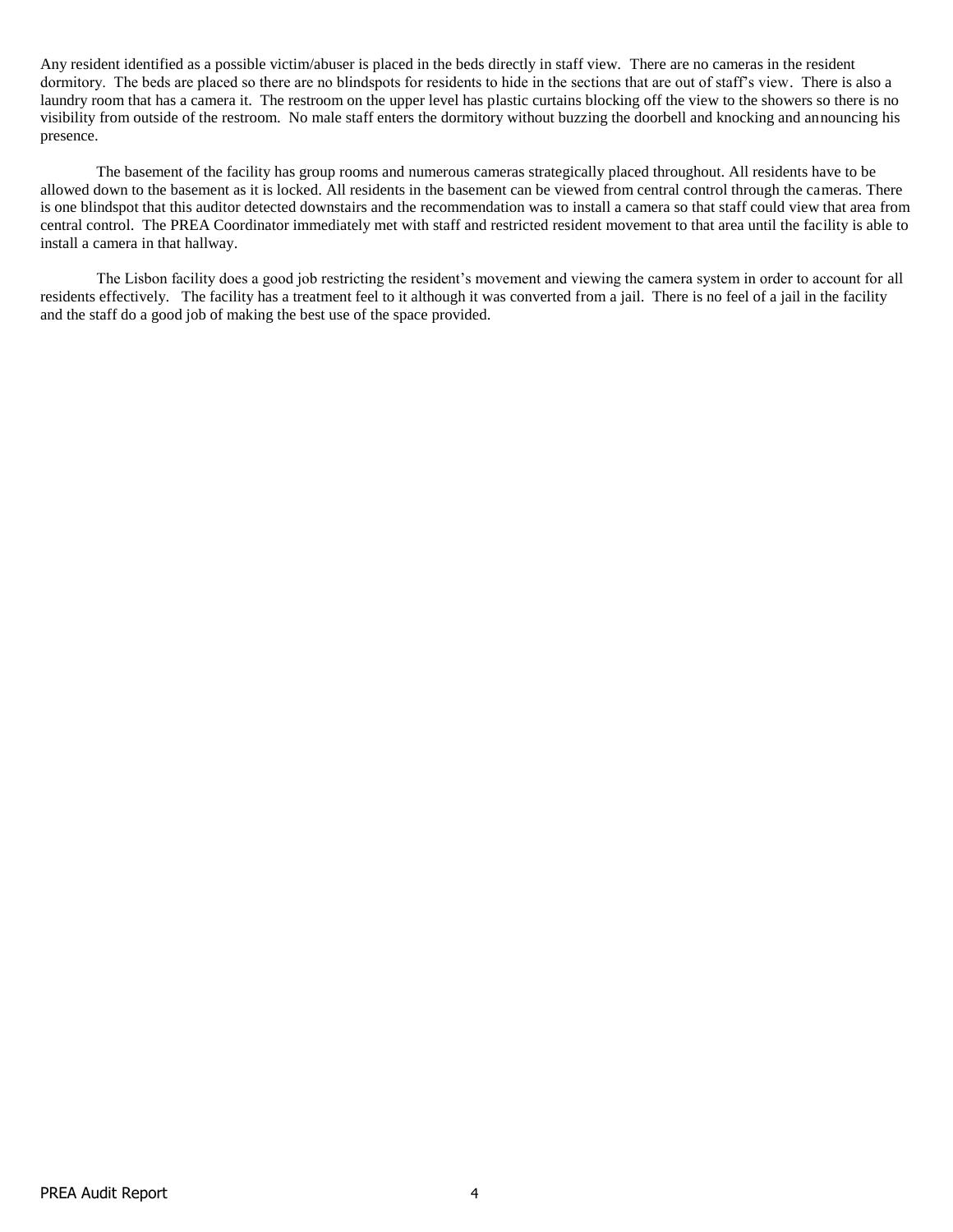#### **SUMMARY OF AUDIT FINDINGS**

During the past 12 months, EOCC has had zero (0) reports of sexual harassment or sexual abuse. There was one (1) substantiated claim of staff on resident sexual harassment in 2015 and one (1) unsubstantiated claim of resident on resident sexual harassment in 2015.

All resident interviews verified the facility's diligent efforts in identifying to the residents numerous ways that they can report claims of sexual harassment or sexual abuse. Each resident was able to explain to this auditor in detail how they could report such claims. All residents verified that they were given such material at intake and that they all each still maintained a copy of the brochure that was given to them at intake as well outlining how they could report claims of sexual harassment or sexual abuse. All residents were very familiar with the posters throughout the facility and stated that they all knew they could have a third party report their claims or that they could be made anonymously. Each resident stated that they felt overall safe in this facility and felt that the facility did a good job keeping them safe. Each resident knew of the facility's zero tolerance policy as well.

All staff interviewed were able to explain the training they received on PREA and the facility's zero tolerance policy. Each staff was aware of their role in the facility's coordinated response plan and where they could find a copy of the plan. Each staff additionally could tell this auditor how they incorporate PREA training into their everyday job duties. The one resounding theme that this auditor received from all staff members interviewed is that PREA is part of the culture at EOCC in order to keep everyone safe. EOCC seems to have created a culture where all staff and residents feel comfortable reporting any concerns that they have and trust that these concerns will be taken seriously and investigated.

Number of standards exceeded: 1

Number of standards met: 35

Number of standards not met: 0

Number of standards not applicable: 3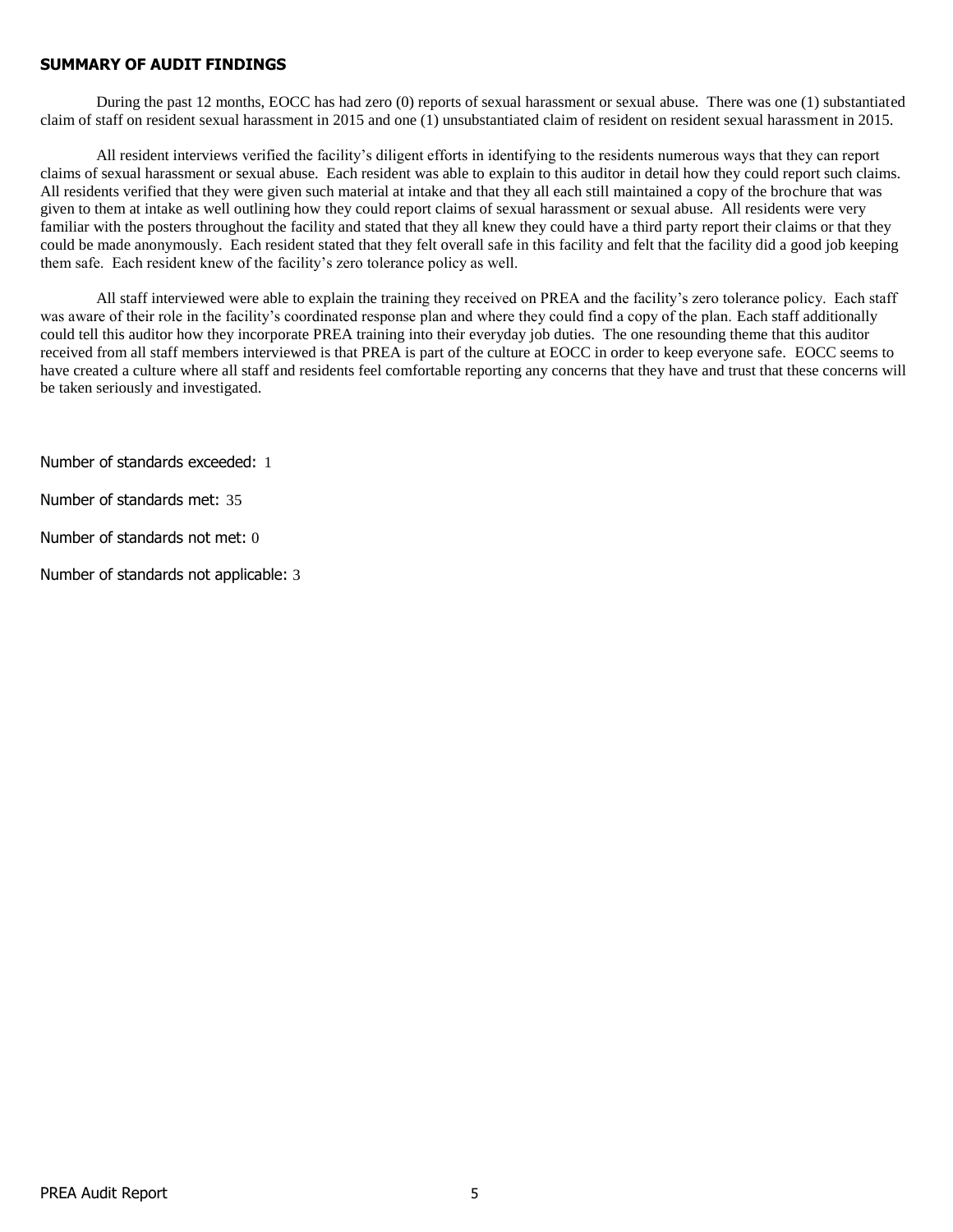### **Standard 115.211 Zero tolerance of sexual abuse and sexual harassment; PREA Coordinator**

- ☐ Exceeds Standard (substantially exceeds requirement of standard)
- $\boxtimes$  Meets Standard (substantial compliance; complies in all material ways with the standard for the relevant review period)
- ☐ Does Not Meet Standard (requires corrective action)

**Auditor discussion, including the evidence relied upon in making the compliance or non-compliance determination, the auditor's analysis and reasoning, and the auditor's conclusions. This discussion must also include corrective action recommendations where the facility does not meet standard. These recommendations must be included in the Final Report, accompanied by information on specific corrective actions taken by the facility.**

- a. The facility has a written policy mandating zero tolerance toward all forms of sexual abuse and sexual harassment. The policy outlines the facility's approach to preventing, detecting and responding to all claims. The policy includes definitions of both sexual abuse and sexual harassment and is clear enough for any staff to understand their role and how it relates to their specific job duties.
- b. The facility has designated the Standards/MIS Manager as their PREA Coordinator. This person has ample time to conduct her PREA duties and is given authority by the Executive Director to develop, implement and oversee the facility's efforts to comply with PREA. According to the organizational chart, the PREA Coordinator reports directly to the Executive Director and maintains an open level of communication to make and implement changes as she sees fit. The PREA Coordinator does an excellent job meeting with all staff on a regular basis to address any cocnerns related to PREA or resident safety and implements changes appropriately.

#### **Standard 115.212 Contracting with other entities for the confinement of residents**

- ☐ Exceeds Standard (substantially exceeds requirement of standard)
- ☐ Meets Standard (substantial compliance; complies in all material ways with the standard for the relevant review period)
- ☐ Does Not Meet Standard (requires corrective action)

**Auditor discussion, including the evidence relied upon in making the compliance or non-compliance determination, the auditor's analysis and reasoning, and the auditor's conclusions. This discussion must also include corrective action recommendations where the facility does not meet standard. These recommendations must be included in the Final Report, accompanied by information on specific corrective actions taken by the facility.**

Non-Applicable EOCC does not contract with other entities for the confinement of it's residents.

#### **Standard 115.213 Supervision and monitoring**

- ☐ Exceeds Standard (substantially exceeds requirement of standard)
- $\boxtimes$  Meets Standard (substantial compliance; complies in all material ways with the standard for the relevant review period)
- ☐ Does Not Meet Standard (requires corrective action)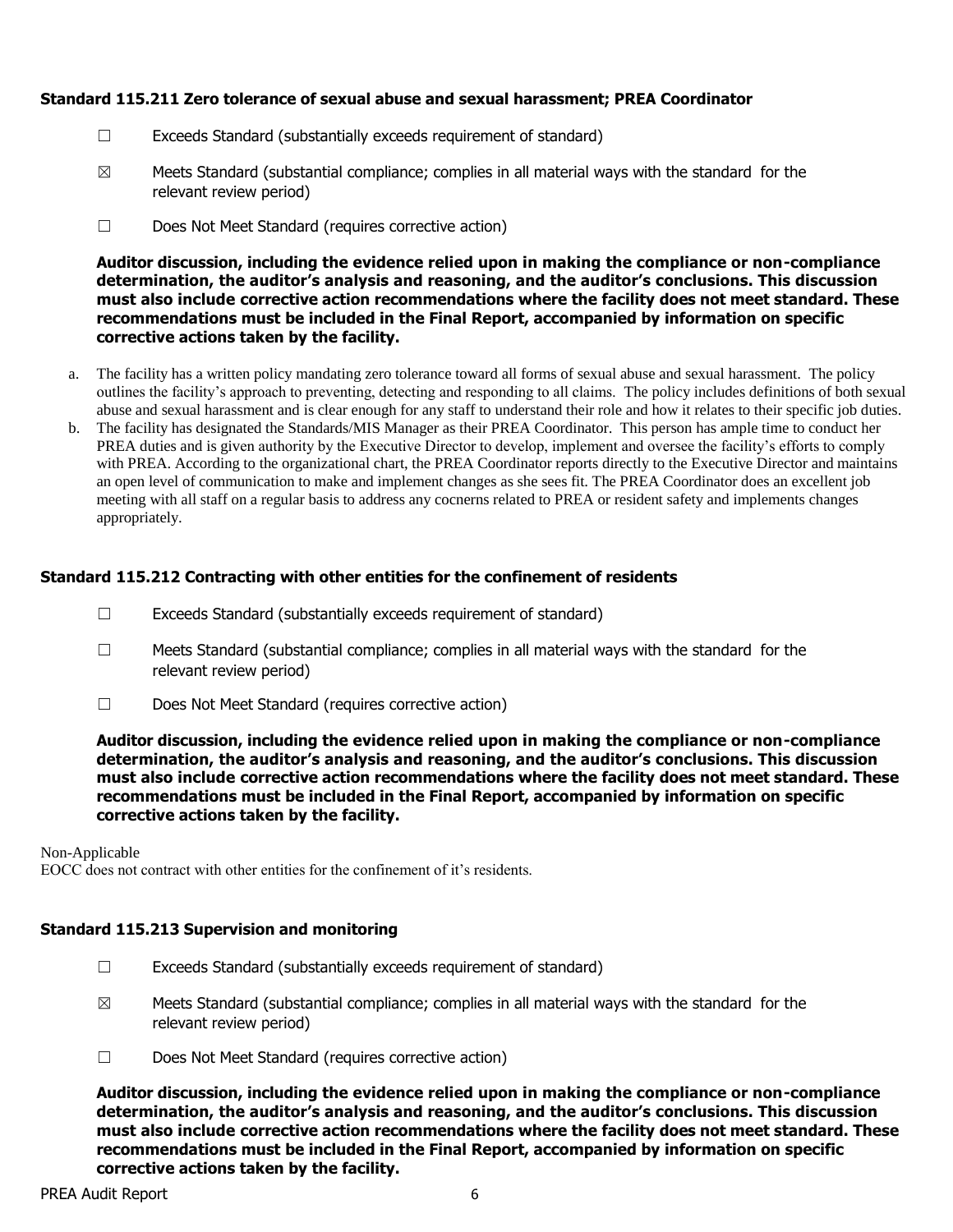- a. The facility has a staffing plan that provides for adequate levels of staffing and video monitoring to protect residents against sexual abuse. The facility takes into consideration: the physical layout of the facility, the composition of the resident population, the prevalence of substantiated and unsubstantiated incidents of sexual abuse and any other relevant factors when determining the appropriate staffing levels and the need for video monitoring.
- b. The facility documents all deviations and justification for the deviation from the staffing plan. No deviations were made during this reporting period.
- c. The staffing plan requires the facility to assess, determine and document whether adjustments are needed to the staffing plan no less frequently than annually. The facility does an excellent job continually trying to find areas in which they can improve upon regarding resident safety. Cameras are continually updated to eliminate any potential blind spots and staff coverage is deployed adequately.

# **Standard 115.215 Limits to cross-gender viewing and searches**

- ☐ Exceeds Standard (substantially exceeds requirement of standard)
- $\boxtimes$  Meets Standard (substantial compliance; complies in all material ways with the standard for the relevant review period)
- ☐ Does Not Meet Standard (requires corrective action)

- a. The facility does not conduct cross-gender strip searches and body cavity searches are strictly prohibited. Any resident suspected of needing a body cavity search in order to protect the safety and security of the facility is not permitted to remain in residency. All strip searches are conducted by staff of the same sex as the offender. This was verified through all resident and staff interviews.
- b. The facility does not permit cross-gender pat down searches. The Lisbon facility is always staffed with one female staff member, therefore, there is never a need for a cross-gender pat down search. All staff are appropriately trained on how to conduct pat down searches, therefore, any female treatment staff could also conduct a pat down search if necessary. Female resident's access to regularly available programming or other outside opportunites is never restricted in order to comply with this standard.
- c. The facility has a policy that requires all cross-gender strip searches and cross-gender pat down searches be documented although they are not permitted per the policy.
- d. The facility has policies and procedures that enable residents to shower, perform bodily functions and change clothing without nonmedical staff of the opposite gender viewing their breasts, buttocks, or genitalia, except in exigent circumstances or when such viewing is incidental to routine cell checks. Staff is required by policy to announce their presence when entering an area where residents are likely to be showing, performing bodily functions, or changing clothing. The facility goes above and beyond for this portion of the standard as staff of the opposite gender not only knock and audibly announce their presence, they also hit a button that rings a doorbell that can be heard throughout the resident day area and can be seen by a flashing light. All staff and residents, through interviews and this auditor visually observing this were able to explain what the doorbell meant. The facility has also installed plastic curtains leading into the restroom so that no incidental viewing is capable from outside of the restrooms.
- e. Policy prohibits staff from searching or physically examininig a transgender or intersex resident for the sole purpose of determining the resident's genital status. If the resident's genital status is unknown, it may be determined during conversations with the resident, by reviewing medical records or, if necessary, by learning that information as part of a broader medical examination conducted in private by a medical practitioner.
- f. All staff are trained on how to conduct cross-gender pat down searches and searches of transgender and intersex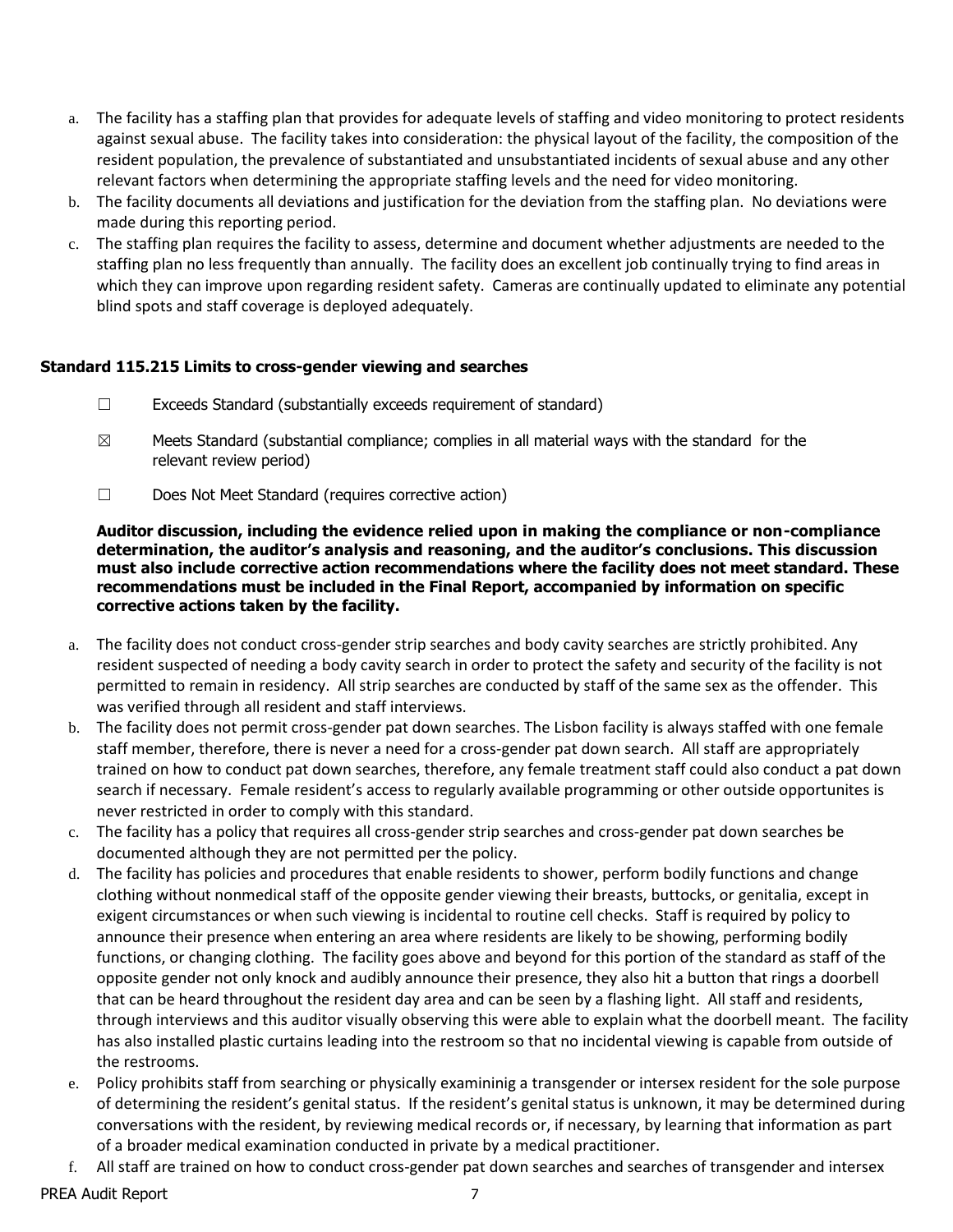residents, in a professional and respectful manner, and in the least intrusive manner possible, consistent with security needs. All staff interviewed were able to exhibit to this auditor how they would conduct a cross gender pat down search of a transgender or intersex resident including what they would say to the resident to explain the process. Again, cross-gender pat down searches are prohibited per policy.

# **Standard 115.216 Residents with disabilities and residents who are limited English proficient**

- ☐ Exceeds Standard (substantially exceeds requirement of standard)
- $\boxtimes$  Meets Standard (substantial compliance; complies in all material ways with the standard for the relevant review period)
- ☐ Does Not Meet Standard (requires corrective action)

**Auditor discussion, including the evidence relied upon in making the compliance or non-compliance determination, the auditor's analysis and reasoning, and the auditor's conclusions. This discussion must also include corrective action recommendations where the facility does not meet standard. These recommendations must be included in the Final Report, accompanied by information on specific corrective actions taken by the facility.**

- a. The facility takes appropriate measures to ensure that residents with disabilities have an equal opportunity to participate in or benefit from all aspects of the facility's efforts to prevent, detect and respond to sexual abuse and sexual harassment. The facility maintains an extensive roster of court interpreters by language if a language barrier exists. The facility provides the residents with numerous ways of receiving PREA information such as viewing a video, receiving written pamphlets and handbooks and hearing the information presented to them from staff members.
- b. The facility takes reasonable steps to ensure meaningful access to all aspects of the facility's efforts to prevent, detect and respond to sexual abuse and sexual harassment to residents who are limited English proficient through the use of an extensive roster of court interpreters in numerous languages.
- c. Policy prohibits the use of relying upon resident interpreters, resident readers or other types of resident assistants except in limited circumstances where an extended delay in obtaining an effective interpreter could compromise the resident's safety or safety of the facility.

# **Standard 115.217 Hiring and promotion decisions**

- ☐ Exceeds Standard (substantially exceeds requirement of standard)
- $\boxtimes$  Meets Standard (substantial compliance; complies in all material ways with the standard for the relevant review period)
- ☐ Does Not Meet Standard (requires corrective action)

**Auditor discussion, including the evidence relied upon in making the compliance or non-compliance determination, the auditor's analysis and reasoning, and the auditor's conclusions. This discussion must also include corrective action recommendations where the facility does not meet standard. These recommendations must be included in the Final Report, accompanied by information on specific corrective actions taken by the facility.**

a. The facility does not hire or promote anyone who may have contact with residents, and does not enlist the services of any contractor who may have contact with residents who have engaged in sexual abuse in other confinement facilities, has been convicted of engaging or attempting to engage in sexual activity in the community facilitated by force, overt or implied threats of force, or coercion, or if the victim did not consent or was unable to consent or refuse of if they have been civilly or administratively adjudicated to have engaged in the activity described in paragraph (a)(2) of this standard.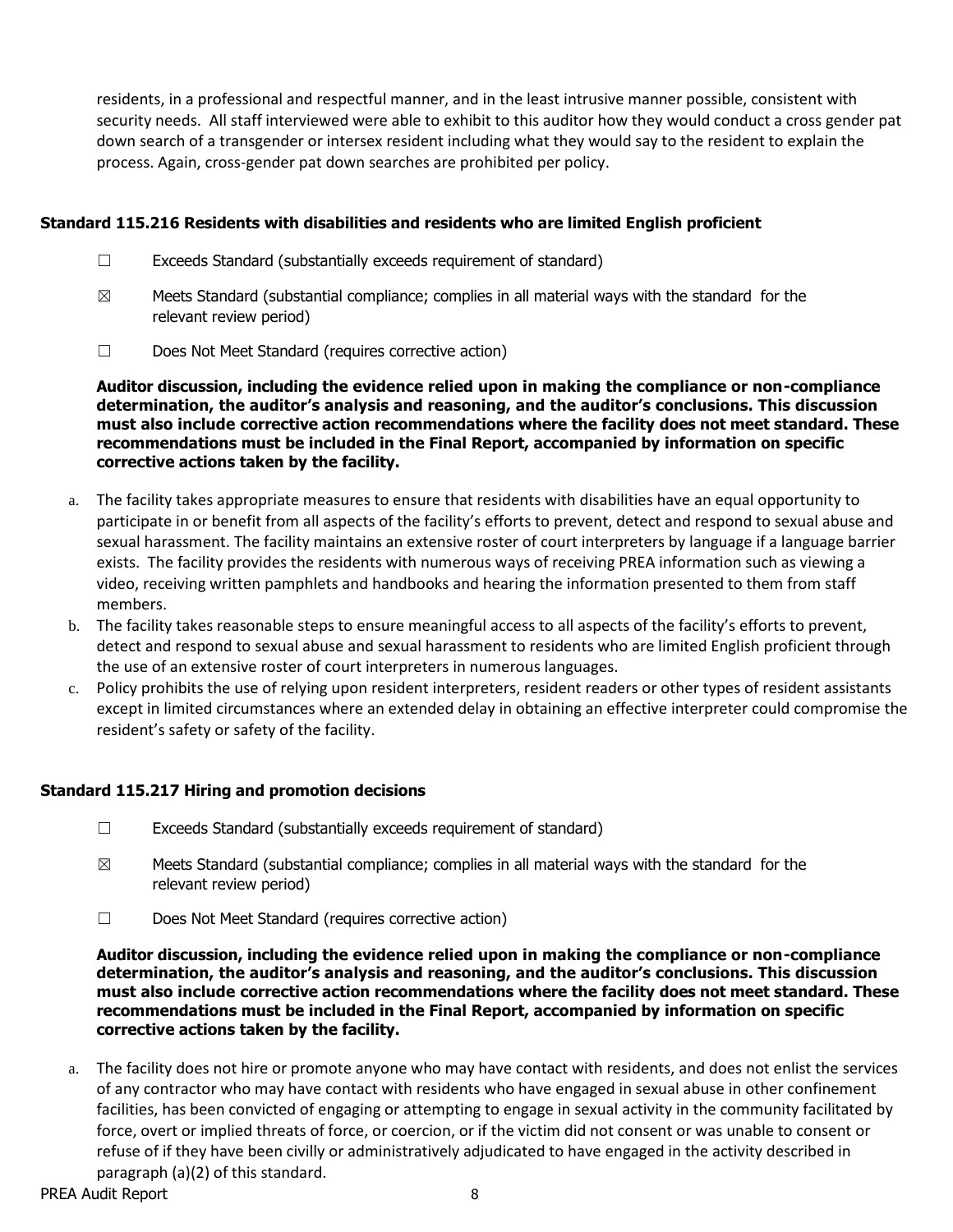- b. The facility considers any incidents of sexual harassment in determining whether to hire or promote anyone, or to enlist the service of any contractor, who may have contact with residents.
- c. Prior to hiring new employees who may have contact with residents, the agency: 1. Performs a criminal background records check, 2. Consistent with Federal, State and local law, makes its best efforts to contact all prior institutional employers for information on substantiated allegations of sexual abuse or any resignation during a pending investigation of an allegation of sexual abuse. A random check of eight (8) employee files verified the background records check had been conducted prior to the employee being hired. The files also verified that prior institional agencies had been contacted to verify that the persective employee did not engage in any type of sexual abuse or sexual harassment while employed with their institution.
- d. The facility conducts a criminal background records check before enlisting the services of any contractor who may have contact with residents. Volunteer and contractor agreements were provided to verify that the facility conducted a criminal background records check prior to enlisting the services of the contractor or volunteer.
- e. The facility conducts a criminal background records check at least every five (5) years of current employees and contractors who may have contact with residents or has a policy that describes a system for otherwise capturing such information for current employees. This information was verified through employee interviews as well as the Deputy Director verifying this process prior to hiring a perspective employee.
- f. The facility asks all applicants and employees who may have contact with residents directly about previous misconduct described in paragraph (a) of this standard in written applications or interviews for hiring or promotions and in any interviews or written self-evaluations conducted as part of reviews of current employees. Employee files were provided for staff hired within the past year that verified these questions were asked in a staff Interview Evaluation Form. Facility policy also imposes upon employees a continuing affirmative duty to disclose any such misconduct.
- g. Material omissions regarding such misconduct, or the provision of materially false information, shall be grounds for termination as stated in facility policy and provided to all employees.
- h. Unless prohibited by law, the facility shall provide information on substantiated allegations of sexual abuse or sexual harassment involving a former employee upon receiving a request from an institutional employer for whom such employee has applied to work.

# **Standard 115.218 Upgrades to facilities and technologies**

- ☐ Exceeds Standard (substantially exceeds requirement of standard)
- $\boxtimes$  Meets Standard (substantial compliance; complies in all material ways with the standard for the relevant review period)
- ☐ Does Not Meet Standard (requires corrective action)

- a. N/A The facility has not acquired any new facility nor is it planning any substantial expansion or modification of it's existing facilities.
- b. The facility is constantly looking to upgrade it's video monitoring system to ensure the continued protection of it's staff and residents. In doing so, the facility takes into consideration how such technology may enhance it's ability to protect residents from sexual abuse. During each staffing plan annual update meeting, the facility looks at it's video monitoring system and proposes any changes that should be put into place. The facility is currently looking to add one camera in the Lisbon facility per this auditor's request to eliminate a possible blind spot. It is also looking to add a 360 view camera to the Multi-Purpose Room and a stationary camera to the Recreation yard per the latest staffing plan meeting.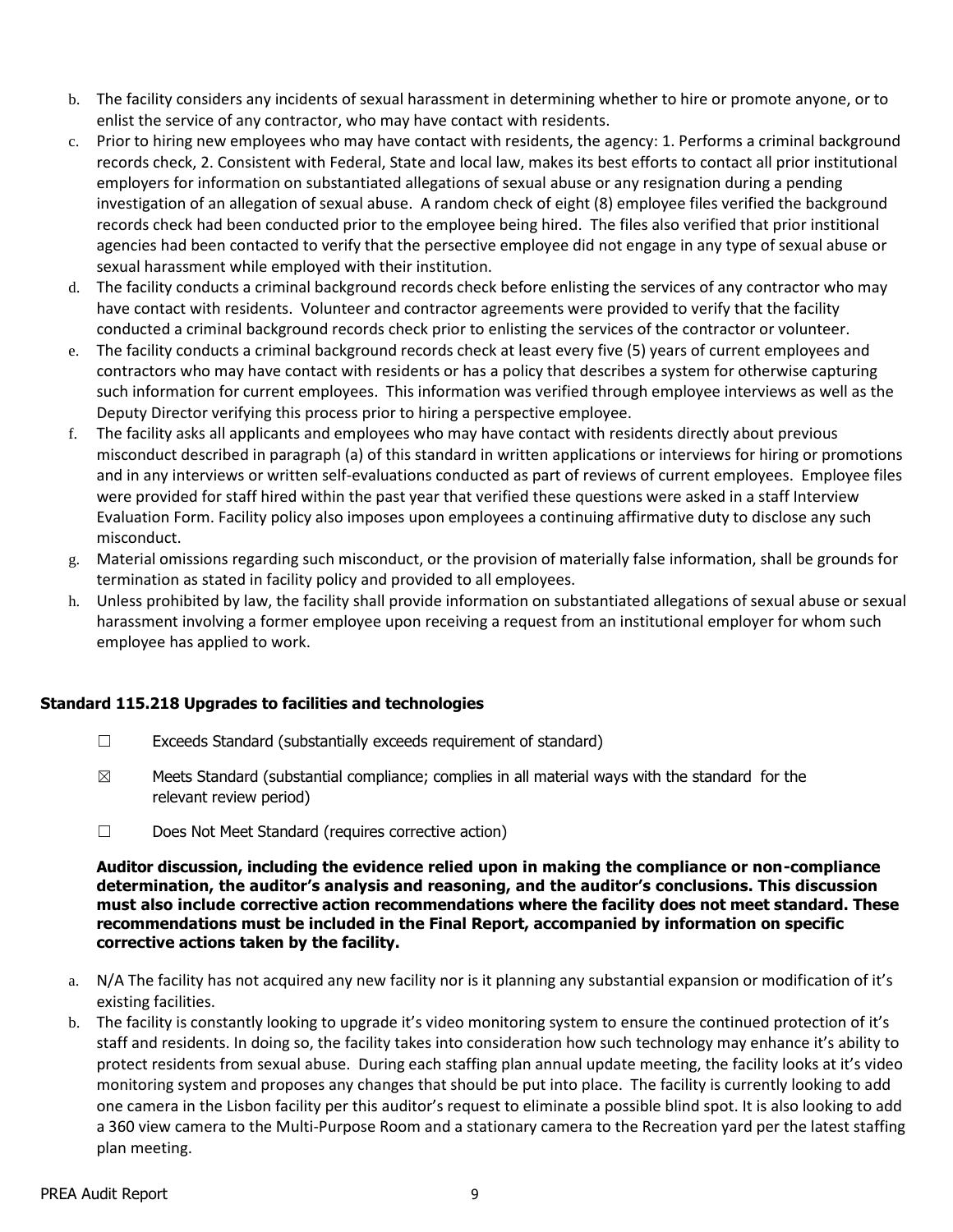# **Standard 115.221 Evidence protocol and forensic medical examinations**

- ☐ Exceeds Standard (substantially exceeds requirement of standard)
- $\boxtimes$  Meets Standard (substantial compliance; complies in all material ways with the standard for the relevant review period)
- ☐ Does Not Meet Standard (requires corrective action)

**Auditor discussion, including the evidence relied upon in making the compliance or non-compliance determination, the auditor's analysis and reasoning, and the auditor's conclusions. This discussion must also include corrective action recommendations where the facility does not meet standard. These recommendations must be included in the Final Report, accompanied by information on specific corrective actions taken by the facility.**

- a. All sexual abuse allegations are referred to the local Sheriff's department (Columbiana and Jefferson County) for criminal investigation. The facility asks that the local Sheriff's department follow a uniform evidence protocol that maximizes the potential for obtaining usable physical evidence for administrative proceedings and criminal prosecutions. Each staff memer that this auditor interviewed verified that the local Sheriff's department is to be contacted immediately upon any sexual abuse allegation or act taking place in either facility. The facility also has a Memorandum of Understanding with each Sheriff's Department for conducting such investigations.
- b. The protocol the facility uses, was adapted from or otherwise based on the most recent edition of the Department Of Justice's Office on Violence Against Women, "A National Protocol for Sexual Assault Medical Forensic Examinations, Adults/Adolescents," or similarly comprehensive and authoritative protocols developed after 2011.
- c. The facility has a policy that offers all victims of sexual abuse access to forensic medical examinations, without financial cost, where evidentiarily or medically appropriate. Such exams will be performed, per policy, by Sexual Assault Forensic Examiners (SAFE) or Sexual Assault Nurse Examiners (SANE) where possible. The facility will document it's efforts to provide SAFE's and SANE's in an instance where the exam could not be performed by one. All staff interviews verified that any resident suffering sexual abuse shall be given the opportunity to be examined by a SAFE or SANE at a local hospital and without cost to the resident.
- d. Per policy, the facility makes available a victim advocate in house as well as a victim advocate from a rape crisis center. The facility has two (2) staff members who are trained to be victim advocates should the need arise. Both have extensive history of dealing with sexual assault victims and both have received special victim advocate training. This auditor verified with the local Americal Red Cross chapter that this service is provided to the residents of this facility per the MOU.
- e. If requested by the resident, the victim advocate shall accompany and support him/her through the forensic medical examination process and investigatory interviews and shall provide emotional support, crisis intervention, information and referrals. This was verified through numerous staff interviews, facility policy and this auditor speaking with the local American Red Cross chapter who provides these services.
- f. Per policy and MOU, EOCC requests that the Columbiana and Jefferson County Sheriff's Departments follow the requirements of paragraphs (a) through (e) of this section when investigating allegations of sexual abuse.

# **Standard 115.222 Policies to ensure referrals of allegations for investigations**

- $\Box$  Exceeds Standard (substantially exceeds requirement of standard)
- $\boxtimes$  Meets Standard (substantial compliance; complies in all material ways with the standard for the relevant review period)
- ☐ Does Not Meet Standard (requires corrective action)

### **Auditor discussion, including the evidence relied upon in making the compliance or non-compliance determination, the auditor's analysis and reasoning, and the auditor's conclusions. This discussion**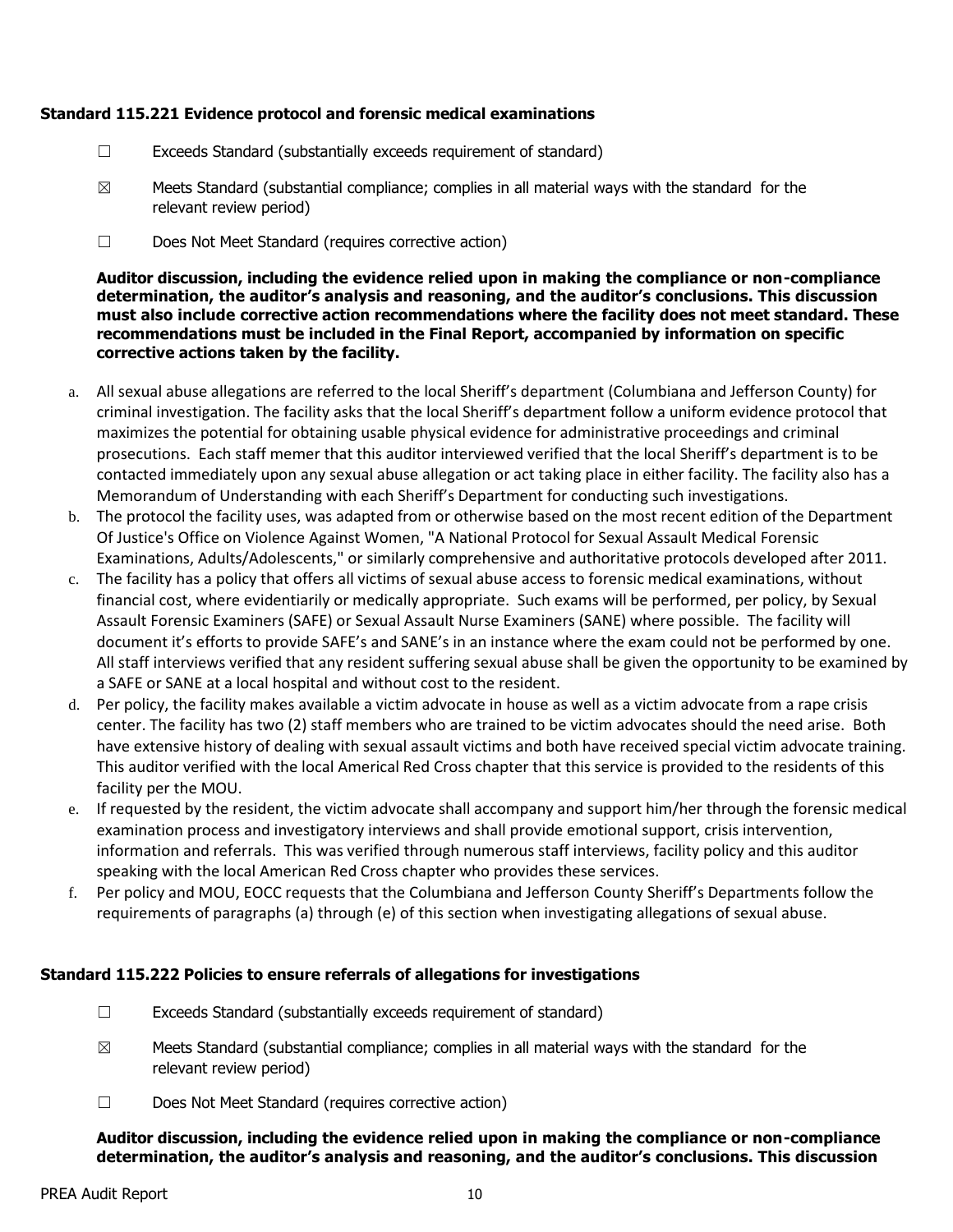# **must also include corrective action recommendations where the facility does not meet standard. These recommendations must be included in the Final Report, accompanied by information on specific corrective actions taken by the facility.**

- a. EOCC has a policy stating that all sexual abuse and sexual harassment allegations will be investigated both administratively and criminally where applicable. Staff interviews verified that this procedure takes place.
- b. EOCC has a policy stating that all sexual abuse allegations will be referred to the Jefferson and Columbiana County Sheriff's Departments for criminal investigation. All sexual harassment allegations will be administratively investigated by specialized staff of EOCC. The agency's zero tolerance policy is published on their website. All sexual abuse and sexual harassment allegations are documented in an investigation file and kept with the PREA Coordinator.
- c. The facility's website describes the responsibilities of EOCC as well as the local Sheriff's Department in conducting criminal and administrative investigations.

# **Standard 115.231 Employee training**

- ☐ Exceeds Standard (substantially exceeds requirement of standard)
- $\boxtimes$  Meets Standard (substantial compliance; complies in all material ways with the standard for the relevant review period)
- ☐ Does Not Meet Standard (requires corrective action)

**Auditor discussion, including the evidence relied upon in making the compliance or non-compliance determination, the auditor's analysis and reasoning, and the auditor's conclusions. This discussion must also include corrective action recommendations where the facility does not meet standard. These recommendations must be included in the Final Report, accompanied by information on specific corrective actions taken by the facility.**

- a. The facility has a detailed employee training curriculum for all staff on PREA. The PREA Coordinator ensures that all staff receive this training and that it includes (1-10) of this section. The training curriculum was provided to this auditor via power point presentation and was very detailed and thorough. The staff interviews also verified that this training takes place and each staff was very well versed on their responsibilities regarding PREA. The facility also does a very good job documenting that all staff receive this training. Additionally, EOCC has a culture that promotes any staff member to approach the PREA Coordinator should they have any questions or concerns regarding PREA.
- b. Employee training is tailored to the gender of the resident's at the Wintersville and Lisbon facilities. If a staff member is assigned to both facilities, he/she receives training tailored toward both the female and male residents.
- c. The facility has a policy that all current employees will be trained on PREA at the time of hire and will be provided with a refresher training every two years. In the off year that PREA is not provided, EOCC provides the facility's sexual abuse and sexual harassment policies to all staff.
- d. All staff training is verified through sign in sheets and staff training records including the subject and date of training. Each staff verifies through their signature that they have received and understand the material provided to them. This was also verified through random review of staff files as well as staff interviews with this auditor.

# **Standard 115.232 Volunteer and contractor training**

- ☐ Exceeds Standard (substantially exceeds requirement of standard)
- $\boxtimes$  Meets Standard (substantial compliance; complies in all material ways with the standard for the relevant review period)
- ☐ Does Not Meet Standard (requires corrective action)

# PREA Audit Report 11 **Auditor discussion, including the evidence relied upon in making the compliance or non-compliance**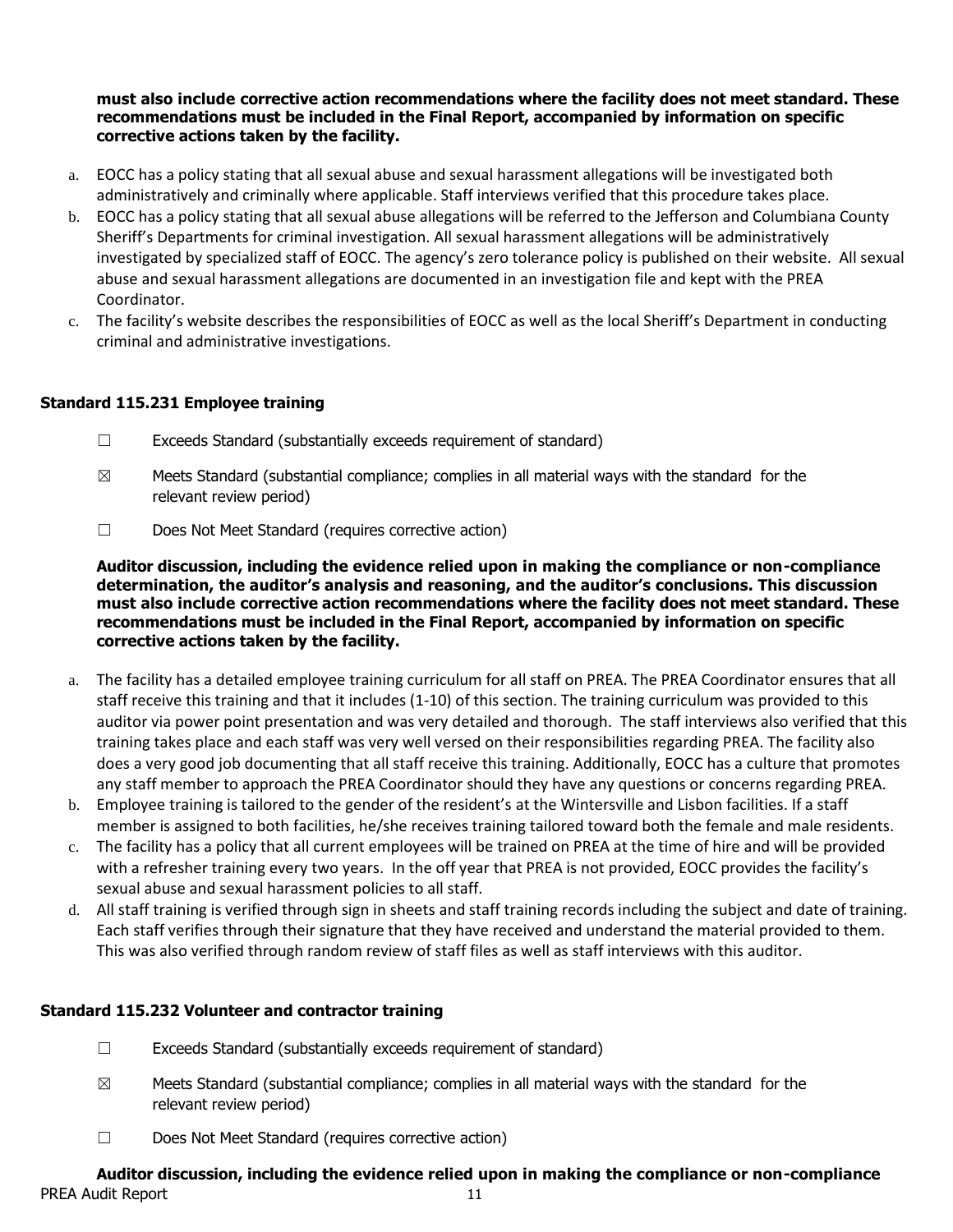**determination, the auditor's analysis and reasoning, and the auditor's conclusions. This discussion must also include corrective action recommendations where the facility does not meet standard. These recommendations must be included in the Final Report, accompanied by information on specific corrective actions taken by the facility.**

- a. The facility ensures that all volunteers and contractors who have contact with residents will be trained on their responsibilities under the facility's sexual abuse and sexual harassment prevention, detection and response policies and procedures. There were no volunteers or contractors present at the time of the on-site audit to interview to ensure that this is taking place, however, the facility provided numerous volunteer and contractor agreements that included the person's signature verifying they received such training. The staff interviews also verified such training occurs as two of the staff members this auditor interviewed are responsible for conducting the volunteer and contractor training.
- b. Per policy, the level and type of training provided to volunteers and contractors is based on the services they provide and level of contact they have with residents. All volunteers and contractors who have contact with residents receive the facility's zero tolerance policy regarding sexual abuse and sexual harassment and are informed on how to report such incidents. This again was verified through staff interviews as well as documentation of the training provided to volunteers and contractors.
- c. The facility provided written documentation of each volunteer and contractor receiving such training as it is kept in their file located in administration. The documentation contains the signature of each volunteer and contractor verifiying that they understand the training that they have received.

# **Standard 115.233 Resident education**

- $\boxtimes$  Exceeds Standard (substantially exceeds requirement of standard)
- $\Box$  Meets Standard (substantial compliance; complies in all material ways with the standard for the relevant review period)
- ☐ Does Not Meet Standard (requires corrective action)

- a. EOCC goes above and beyond when it comes to educating it's residents on the facility's zero tolerance policy regarding sexual abuse and sexual harassment, how to report such incidents, the resident's rights to be free from sexual abuse and harassment and to be free fom retaliation for reporting such incidents and regarding the facility's polcies and procedures for responding to such incidents. The facility provides each resident with verbal and written material explaining this upon intake. Each intake watches a video on PREA as well that explains everything in this standard. Each resident interview this auditor conducted verified that they understood the education provided to them and explained to me in detail their rights to be free from sexual abuse and harassment and retaliation for reporting such. Each resident stated that they appreciated the lengths that the facility goes to in order to ensure their safety.
- b. N/A no residents of EOCC are transferred to a different facility during residency.
- c. The facility provides resident education in formats accessible to all residents, including those who are limited English proficient, deaf, visually impaired or otherwise disabled as well as residents who have limited reading skills. During this auditor's walk through, I was able to observe an intake in which the PREA information was provided to the new resident in detail and at a very slow pace that was easy to follow and understand. The resident also watched a video on the PREA education and was provided written material as well. Adjustments are made to any resident's program who may need assistance in understanding the PREA education due to a disability.
- d. The facility retains documentation in each Case Manager's office of each resident's receipt and understanding of the PREA education material provided to them.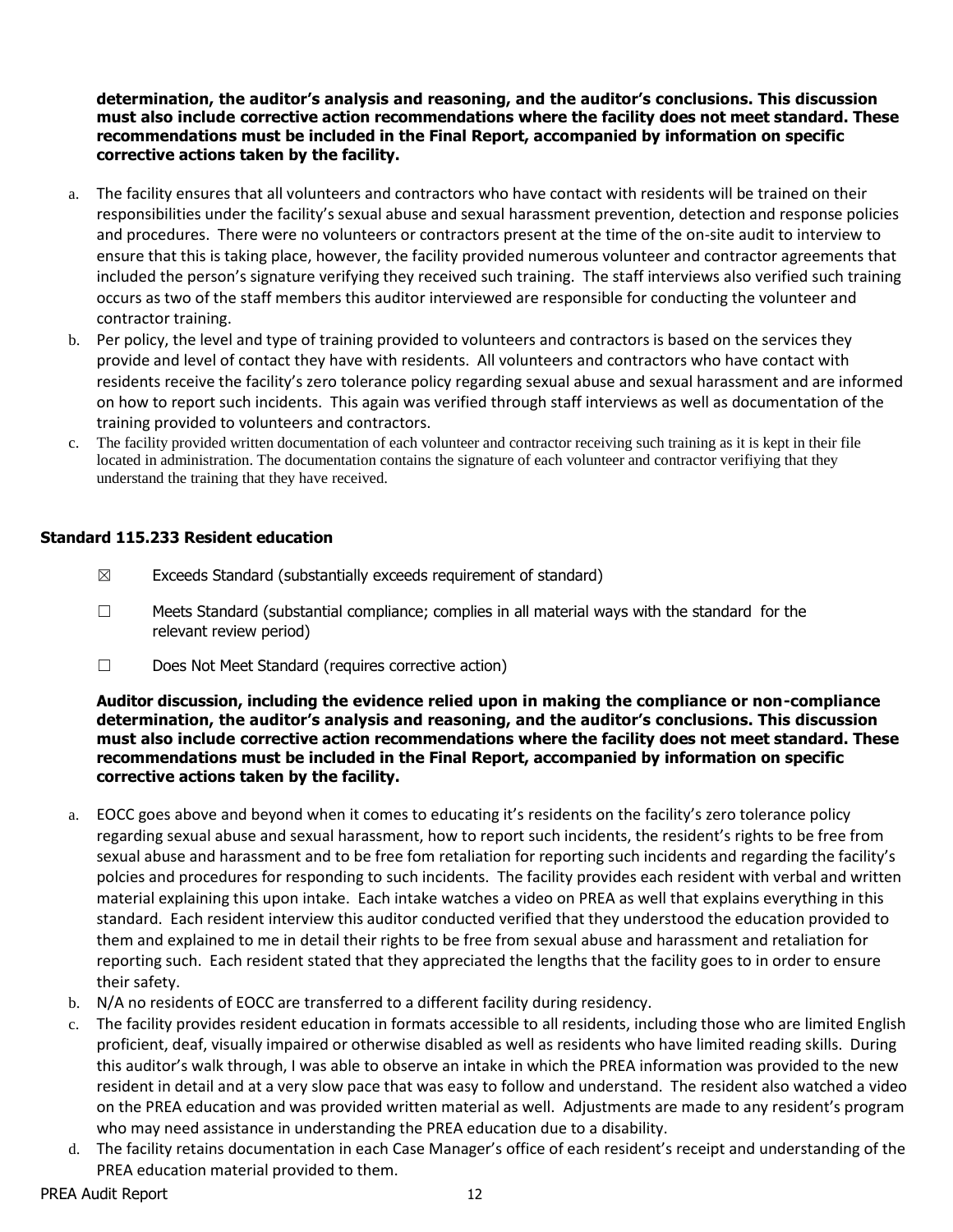e. The facility has numerous posters throughout each facility on how the residents are able to report any allegation of sexual abuse or sexual harassment. Such posters also include warning signs to look out for regarding sexual abuse or harassment. The facility also provides such information in the resident's handbook and in written pamphlets given to each resident at intake. This facility does an outstanding job of ensuring each resident is equipped with the knowledge of what sexual abuse and sexual harassment is and what they can do to report such. Each resident this auditor interviewed verified that they had received this training and was able to explain to me what the training entailed and who provided it to them.

## **Standard 115.234 Specialized training: Investigations**

- $\Box$  Exceeds Standard (substantially exceeds requirement of standard)
- $\boxtimes$  Meets Standard (substantial compliance; complies in all material ways with the standard for the relevant review period)
- ☐ Does Not Meet Standard (requires corrective action)

**Auditor discussion, including the evidence relied upon in making the compliance or non-compliance determination, the auditor's analysis and reasoning, and the auditor's conclusions. This discussion must also include corrective action recommendations where the facility does not meet standard. These recommendations must be included in the Final Report, accompanied by information on specific corrective actions taken by the facility.**

- a. EOCC conducts all administrative investigations into sexual harassment and sexual abuse. All criminal investigations into sexual abuse are referred to the Columbiana and Jefferson County Sheriff's Departments for investigation. EOCC has two (2) staff members who have received specialized training into conducting such investigations in confinement settings in addition to their general PREA training. Staff interviews and training certificates verified this training took place.
- b. Specialized training was provided by the Ohio Department of Rehabilitation and Correction and included techniques for interviewing sexual abuse victims, proper use of Miranda and Garrity Warnings, sexual abuse evidence collection in confinement settings, and the criteria and evidence required to substantiate a case for administrative action or prosecutioral referral.
- c. Both staff members who received the specialized investigator training had training certificates in their respective training files. Staff interviews also verified their knowledge of the training provided to them.

# **Standard 115.235 Specialized training: Medical and mental health care**

- ☐ Exceeds Standard (substantially exceeds requirement of standard)
- $\boxtimes$  Meets Standard (substantial compliance; complies in all material ways with the standard for the relevant review period)
- ☐ Does Not Meet Standard (requires corrective action)

**Auditor discussion, including the evidence relied upon in making the compliance or non-compliance determination, the auditor's analysis and reasoning, and the auditor's conclusions. This discussion must also include corrective action recommendations where the facility does not meet standard. These recommendations must be included in the Final Report, accompanied by information on specific corrective actions taken by the facility.**

a. EOCC ensures that all medical and mental health contracted practitioners who work regularly in it's facilities have been trained in: how to detect and assess signs of sexual abuse and harassment; how to preserve physical evidence of sexual abuse; how to respond effectively and professionally to victims of sexual abuse and sexual harassment and; how to and to whom to report allegations or suspicions of sexual abuse and sexual harassment.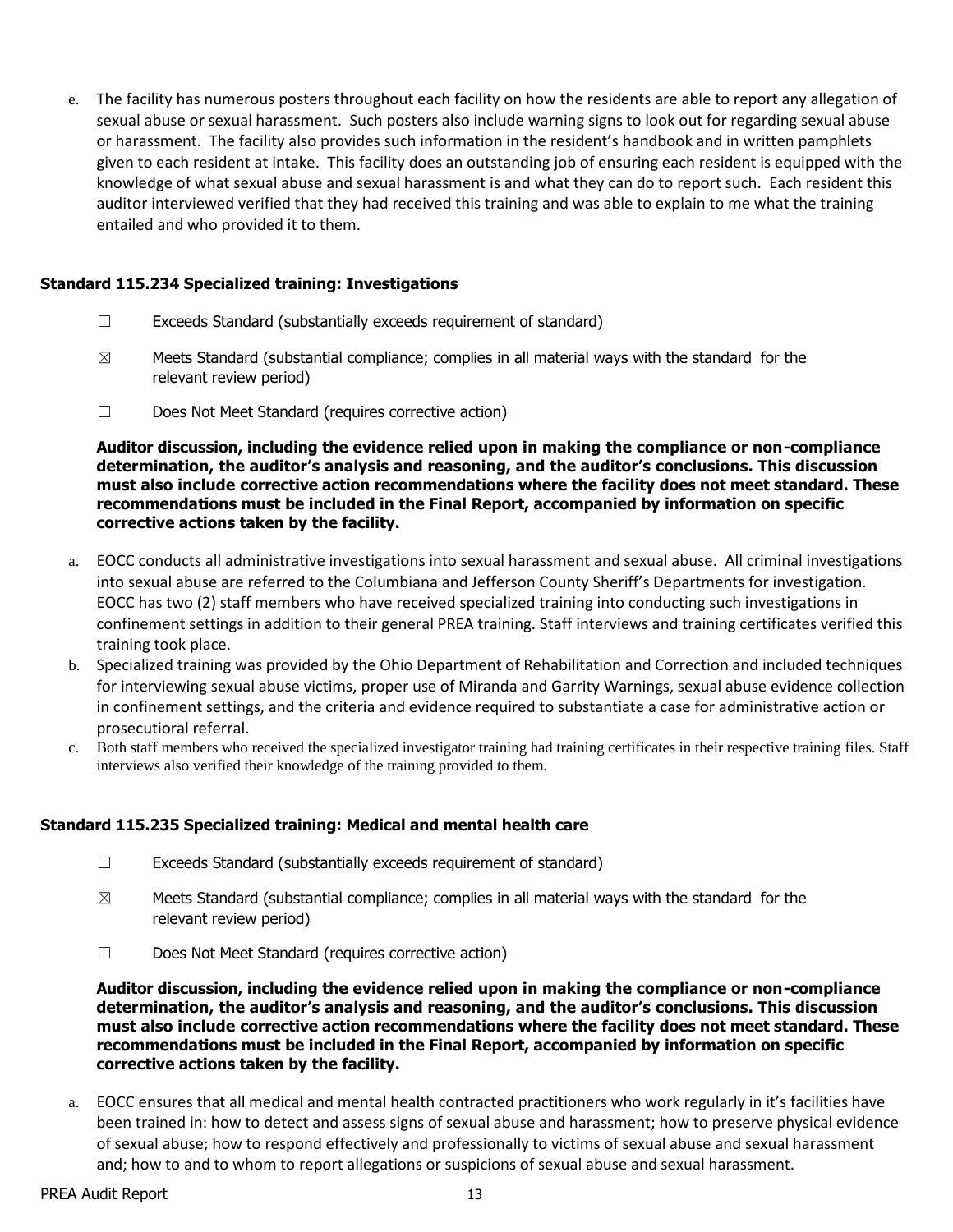- b. Contracted medical staff do not conduct forensic examinations. All forensic examinations are conducted at a local hospital by a qualified medical professional or a SAFE or SANE.
- c. Documentation of the content of the specialized medical and mental health care standards training was provided to this auditor along with a training certificate for the contracted staff memers who received such training.
- d. All contracted medical and mental health staff members also receive training mandated for contractors and volunteers under 115.232. Verification of their attendance along with a training curriculum and certificated were provided to this auditor and could be found in their respective contractor file.

# **Standard 115.241 Screening for risk of victimization and abusiveness**

- ☐ Exceeds Standard (substantially exceeds requirement of standard)
- $\boxtimes$  Meets Standard (substantial compliance; complies in all material ways with the standard for the relevant review period)
- ☐ Does Not Meet Standard (requires corrective action)

- a. All residents of EOCC are screened for their risk of being sexually abused by other residents or sexually abusive toward other residents immediately upon their intake to the facility.
- b. Such screening takes place immediately upon their intake to the facility and if that cannot be done, it is done within 72 hours of the resident's arrival at the facility. Documentation used to verify this standard was a resident's intake date matched up to the date they signed that they received PREA training which was located in their respective Case Manager's offices. Resident interviews also confirmed that all residents interviewed received this training immediately upon their arrival to the facility.
- c. The screening is conducted using an objective screening instrument by staff qualified to do so.
- d. The intake screening considers, at a minimum, the following criteria to assess the resident's risk for sexual victimization: whether the resident has a mental, physical, or developmental disability; the age of the resident; the physical build of the resident; whether the resident has previously been incarcerated; whether the resident's criminal history is exclusively nonviolent; whether the resident has prior convictions for sex offenses against an adult or child; whether the resident is or is perceived to be gay, lesbian, bisexual, transgender, intersex, or gender nonconforming; whether the resident has previously experienced sexual victimization; and the resident's own perception of vulnerability. This was verified through the facility's policy on the intake screening as well as the actual assessment used and the interview with the staff member who conducts such assessments.
- e. The intake screening considers prior acts of sexual abuse, prior convictions for violent offenses and history of prior institutional violence or sexual abuse, as known to the facility, in assessing residents for risk of being sexually abusive.
- f. Per policy, the facility will reassess the resident's risk of victimization or abusiveness based upon any additional, relevant information received by the facility since the intake screening.
- g. Per policy, a resident's risk level shall be reassessed when warranted due to a referral, request, incident of sexual abuse, or receipt of additional information that bears on the resident's risk of sexual victimization or abusiveness.
- h. Per policy, no resident will be disciplined for refusing to answer, or for not disclosing complete information in response to, questions asked pursuant to paragraphs (d)(1), (d)(7), (d)(8), or (d)(9) of this section.
- i. The facility retains all PREA documentation in each Case Manager's office for the resident's on their case load. This information is locked in the respective Case Manager's office. Additionally, PREA sensitive information is located on the facility's computer and is only accessible through granted permission with a secure username and password of staff granted such access by the PREA Coordinator.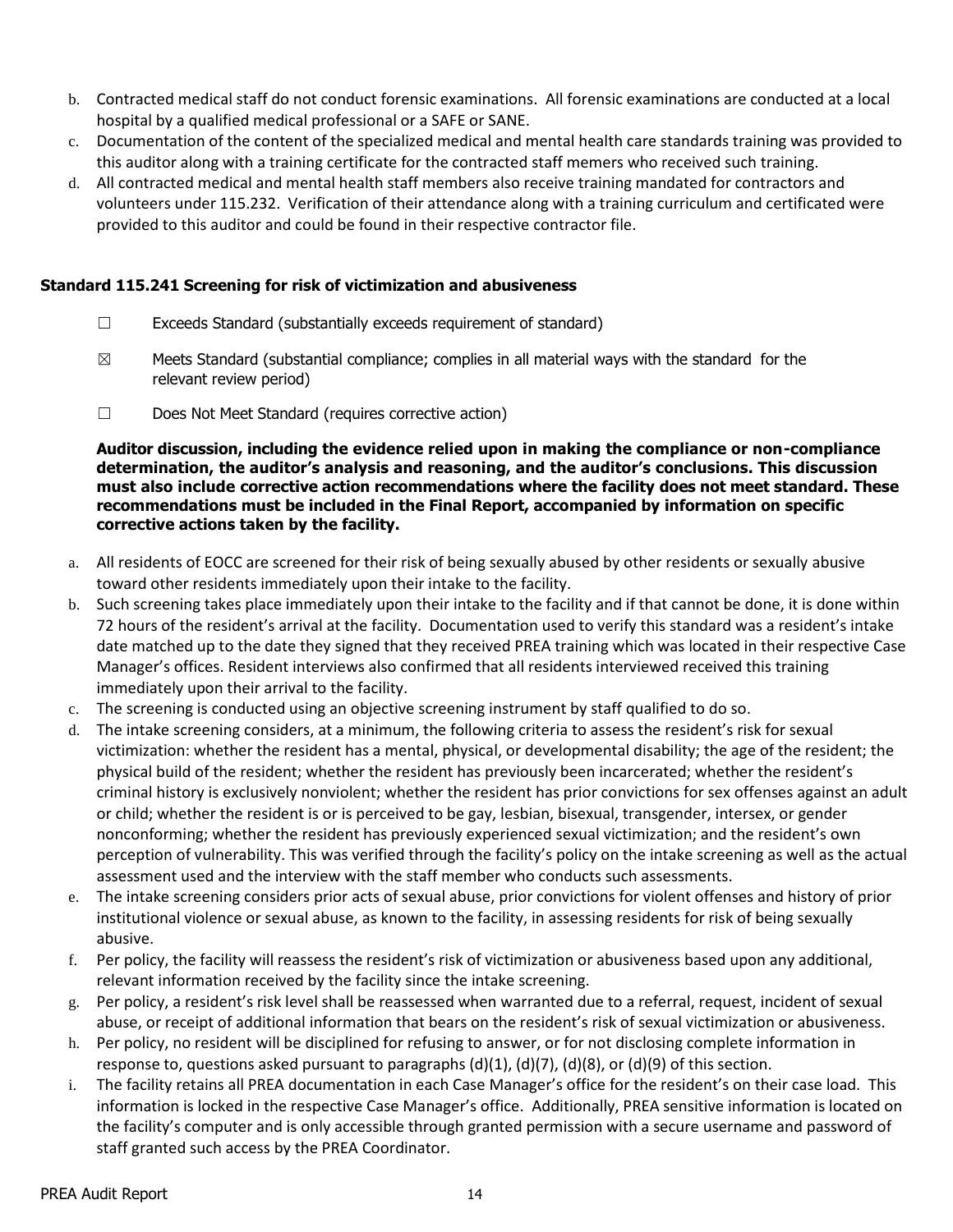# **Standard 115.242 Use of screening information**

- ☐ Exceeds Standard (substantially exceeds requirement of standard)
- $\boxtimes$  Meets Standard (substantial compliance; complies in all material ways with the standard for the relevant review period)
- ☐ Does Not Meet Standard (requires corrective action)

**Auditor discussion, including the evidence relied upon in making the compliance or non-compliance determination, the auditor's analysis and reasoning, and the auditor's conclusions. This discussion must also include corrective action recommendations where the facility does not meet standard. These recommendations must be included in the Final Report, accompanied by information on specific corrective actions taken by the facility.**

- a. The facility uses the information from the risk screening required by 115.241 to inform housing, bed, work, education and program assignments with the goal of keeping separate those residents at high risk of being sexually victimized from those at high risk of being sexually abusive. During the facility tours, this auditor was able to observe the housing area in which these residents would be placed so they are in a direct line of vision to the staff members. Staff interviews also verified that this information is used according to facility policy.
- b. The facility makes individualized determinations about how to ensure the safety of each resident. This auditor reviewed numerous resident risk assessments with the recommendations from staff on whether that resident was at risk of being sexually abusive or abused while in the facility.
- c. The facility considers on a case-by-case basis whether a placement of a transgender or intersex resident to the facility for male or female residents would ensure the resident's health and safety, and whether the placement would present management or security problems.
- d. Per policy, a transgender or intersex resident's own views with respect to his/her own safety shall be given serious consideration.
- e. Per policy, transgender and intersex residents shall be given the opportunity to shower separately from other residents. This auditor was able to view such showers during the facility tours.
- f. Per policy, the facility does not place lesbian, gay, bisexual, transgender, or intersex residents in dedicated facilities, units, or wings solely on the basis of such identification or status, unless such placement is in a dedicated facility unit, or wing established in connection with a consent decree, legal settlement, or legal judgment for the purpose of protecting such residents.

# **Standard 115.251 Resident reporting**

- ☐ Exceeds Standard (substantially exceeds requirement of standard)
- $\boxtimes$  Meets Standard (substantial compliance; complies in all material ways with the standard for the relevant review period)
- ☐ Does Not Meet Standard (requires corrective action)

**Auditor discussion, including the evidence relied upon in making the compliance or non-compliance determination, the auditor's analysis and reasoning, and the auditor's conclusions. This discussion must also include corrective action recommendations where the facility does not meet standard. These recommendations must be included in the Final Report, accompanied by information on specific corrective actions taken by the facility.**

a. The facility provides multiple internal ways for residents to privately report sexual abuse and sexual harassment, retaliation by other residents or staff for reporting sexual abuse and sexual harassment, and staff neglect or violation of responsibilities that may have contributed to such incidents. All resident interviews confirmed their knowledge of multiple ways for them to report the above mentioned claims to staff. Additionally, all residents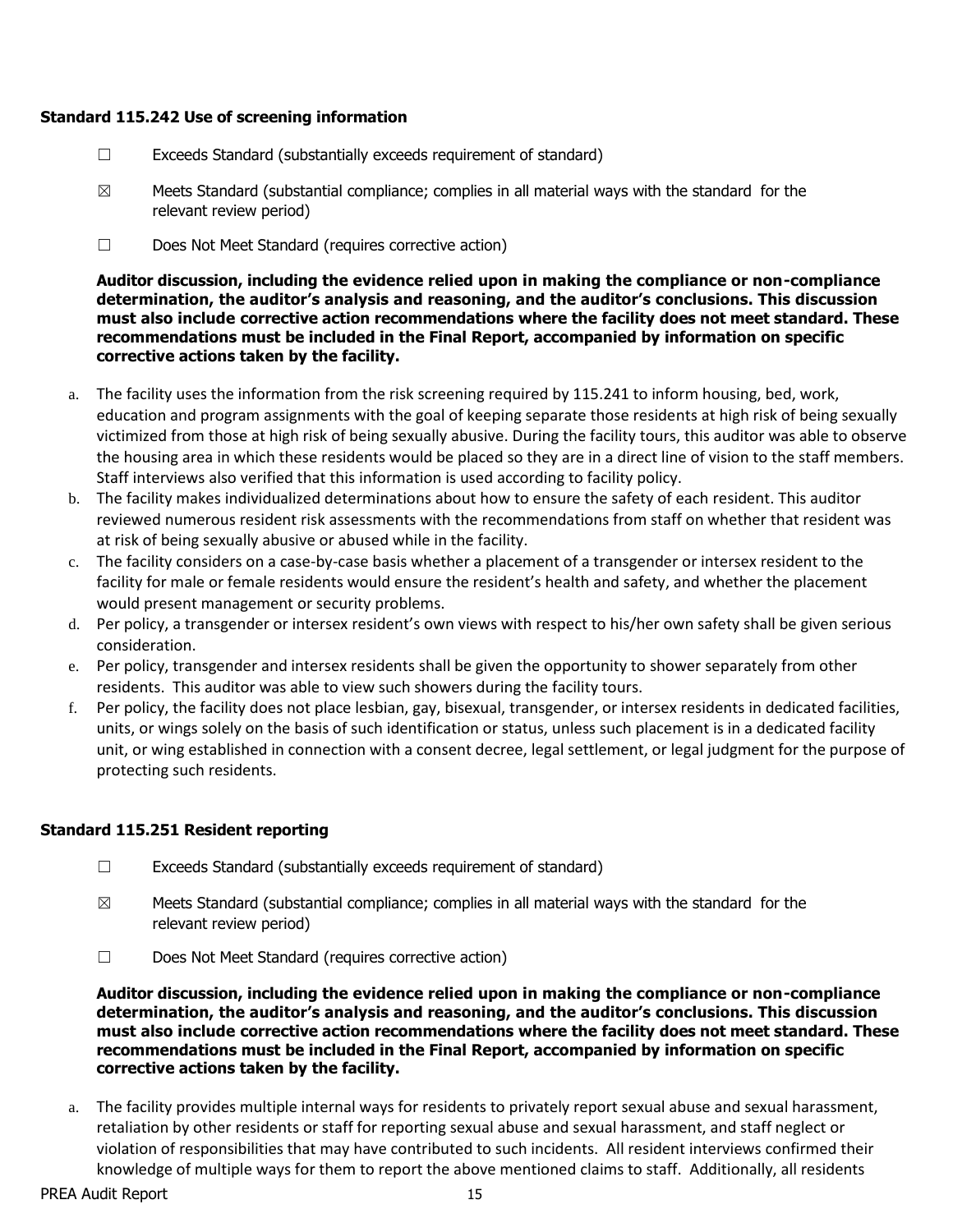stated that they felt comfortable coming to staff with any of these claims and felt confident that staff would take them seriously. Numerous posters are hanging throughout the facilities with contact information for the residents to report such claims. Residents are also given this information in writing during orientation and it is also located in their resident handbook.

- b. The facility informs residents of at least one way to report abuse or harassment to a public or private entity or office that is not part of the facility and that is able to receive and immediately forward resident reports of sexual abuse and sexual harassment to facility officials, allowing the resident to remain anonymous upon request. Resident interviews also confirmed their knowledge of reporting these claims anonymously to someone other than EOCC staff members. All residents were able to tell me that their phone calls are free if they are reporting these claims and knew the contact information of the people to call. They also knew that they could report these claims anonymously. Posters hanging throughout the facilities also stated such information as well as the brochures and resident handbook they are given at intake.
- c. Facility staff accepts reports made verbally, in writing, anonymously and from third parties and shall promptly document any verbal reports. Facility policy as well as staff interviews verified this takes place at both facilities.
- d. The facility provides a method for staff to privately report sexual abuse and sexual harassment of residents. All staff interviewed verified that they knew the avenue they could take if they wanted to privately report sexual abuse and sexual harassment claims.

### **Standard 115.252 Exhaustion of administrative remedies**

- ☐ Exceeds Standard (substantially exceeds requirement of standard)
- $\Box$  Meets Standard (substantial compliance; complies in all material ways with the standard for the relevant review period)
- ☐ Does Not Meet Standard (requires corrective action)

**Auditor discussion, including the evidence relied upon in making the compliance or non-compliance determination, the auditor's analysis and reasoning, and the auditor's conclusions. This discussion must also include corrective action recommendations where the facility does not meet standard. These recommendations must be included in the Final Report, accompanied by information on specific corrective actions taken by the facility.**

a. N/A EOCC does not use grievances to address sexual abuse. Residents who may write a PREA allegation in the form of a grievance will have the allegation processed like any other PREA report. There is no limitation on when a report can be made.

#### **Standard 115.253 Resident access to outside confidential support services**

- $\Box$  Exceeds Standard (substantially exceeds requirement of standard)
- $\boxtimes$  Meets Standard (substantial compliance; complies in all material ways with the standard for the relevant review period)
- ☐ Does Not Meet Standard (requires corrective action)

**Auditor discussion, including the evidence relied upon in making the compliance or non-compliance determination, the auditor's analysis and reasoning, and the auditor's conclusions. This discussion must also include corrective action recommendations where the facility does not meet standard. These recommendations must be included in the Final Report, accompanied by information on specific corrective actions taken by the facility.**

a. The facility provides residents with access to outside victim advocates for emotional support services related to sexual abuse by giving residents mailing addresses and telephone numbers including toll-free hotline numbers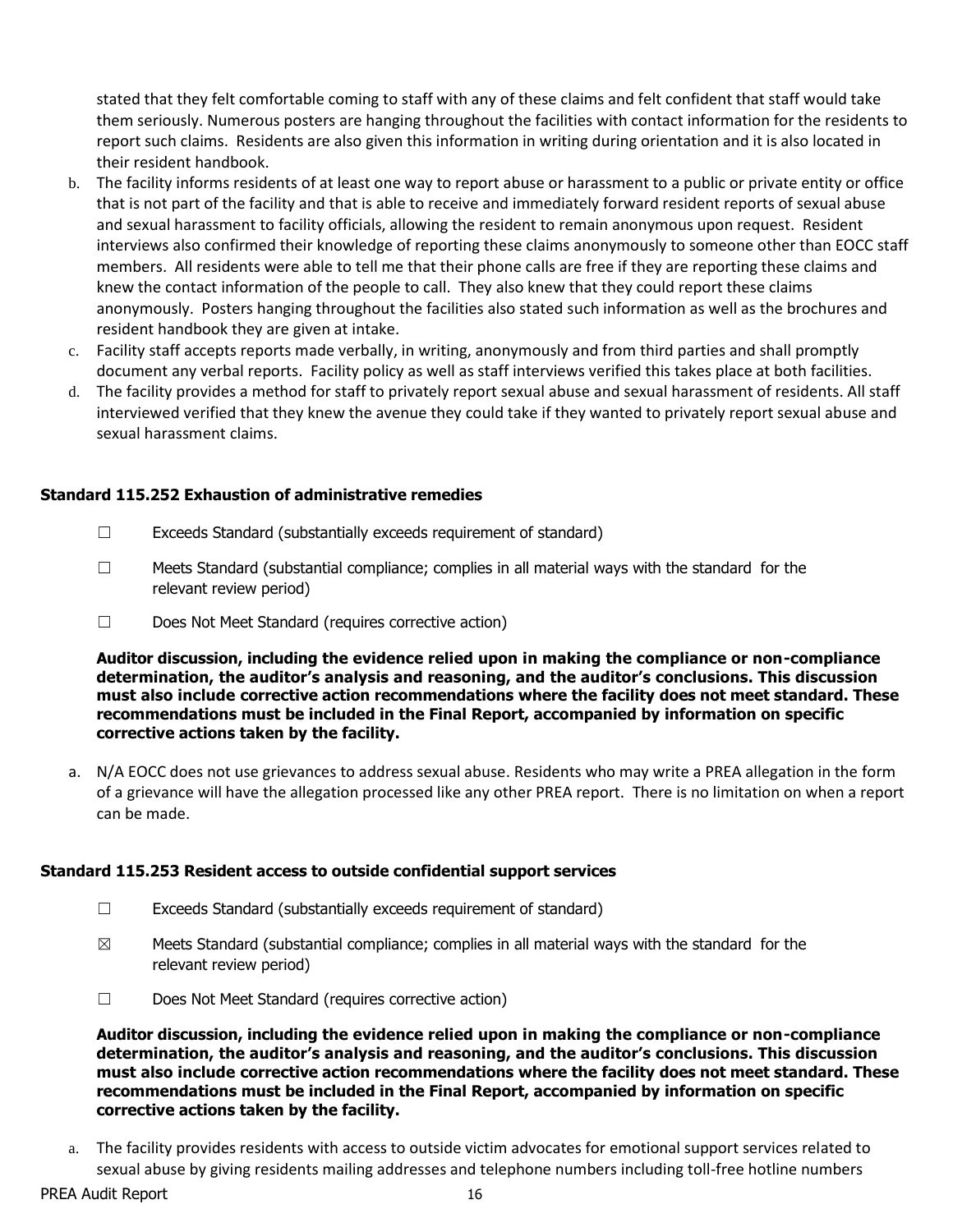where available, of local, state or national victim advocacy or rape crisis organizations, and by enabling reasonable communication between residents and these organizations, in as confidential a manner as possible. All residents are given a brochure during their intake with this information contained in it. The information is also posted throughout the facility and in the resident handbook. Additionally, all residents were able to tell this auditor during their interviews that they were knowledgeable of this service and knew that they could use the resident phones to do so toll-free. They also verified that they could go to any staff member with such claims and would be given access to report such claims in an office so as to increase the confidentiality of the claim. This auditor also verified with the phone number listed for the residents that this agency (The American Red Cross) accepts reports of sexual abuse and sexual harassment as well as provides support services listed in this standard.

- b. The facility, per policy, informs residents prior to giving them access, of the extent to which such communications will be monitored and the extent to which reports of abuse will be forwarded to authorities in accordance with mandatory reporting laws. All residents verified with this auditor during interviews that they were aware that all staff are considered mandatory reporters and would report any claims of sexual abuse or harassment. They also stated that they knew they could report these claims via the resident phones anonymously and that such claims would be investigated as the agency they phone will contact the PREA Coordinator for the claims to be investigated.
- c. The facility has a Memorandum of Understanding with the American Red Cross to ensure that residents are provide with confidential emotional support services related to sexual abuse. This auditor verified this MOU verbally with the American Red Cross and also in writing through documentation provided by the PREA Coordinator.

### **Standard 115.254 Third-party reporting**

- ☐ Exceeds Standard (substantially exceeds requirement of standard)
- $\boxtimes$  Meets Standard (substantial compliance; complies in all material ways with the standard for the relevant review period)
- ☐ Does Not Meet Standard (requires corrective action)

**Auditor discussion, including the evidence relied upon in making the compliance or non-compliance determination, the auditor's analysis and reasoning, and the auditor's conclusions. This discussion must also include corrective action recommendations where the facility does not meet standard. These recommendations must be included in the Final Report, accompanied by information on specific corrective actions taken by the facility.**

Per policy, the facility has a method to receive third-party reports of sexual abuse and sexual harassment and distributes publicly information on how to report sexual abuse and sexual harassment on behalf of a resident. Both facilities have posters with third party reporting information hanging in the lobby that all visitors enter. Additionally each resident is given this information at intake. All residents confirmed during their interviews with this auditor that they were aware that a third party could make a claim on their behalf. EOCC also has this information posted on their website.

### **Standard 115.261 Staff and agency reporting duties**

- ☐ Exceeds Standard (substantially exceeds requirement of standard)
- $\boxtimes$  Meets Standard (substantial compliance; complies in all material ways with the standard for the relevant review period)
- ☐ Does Not Meet Standard (requires corrective action)

**Auditor discussion, including the evidence relied upon in making the compliance or non-compliance determination, the auditor's analysis and reasoning, and the auditor's conclusions. This discussion must also include corrective action recommendations where the facility does not meet standard. These**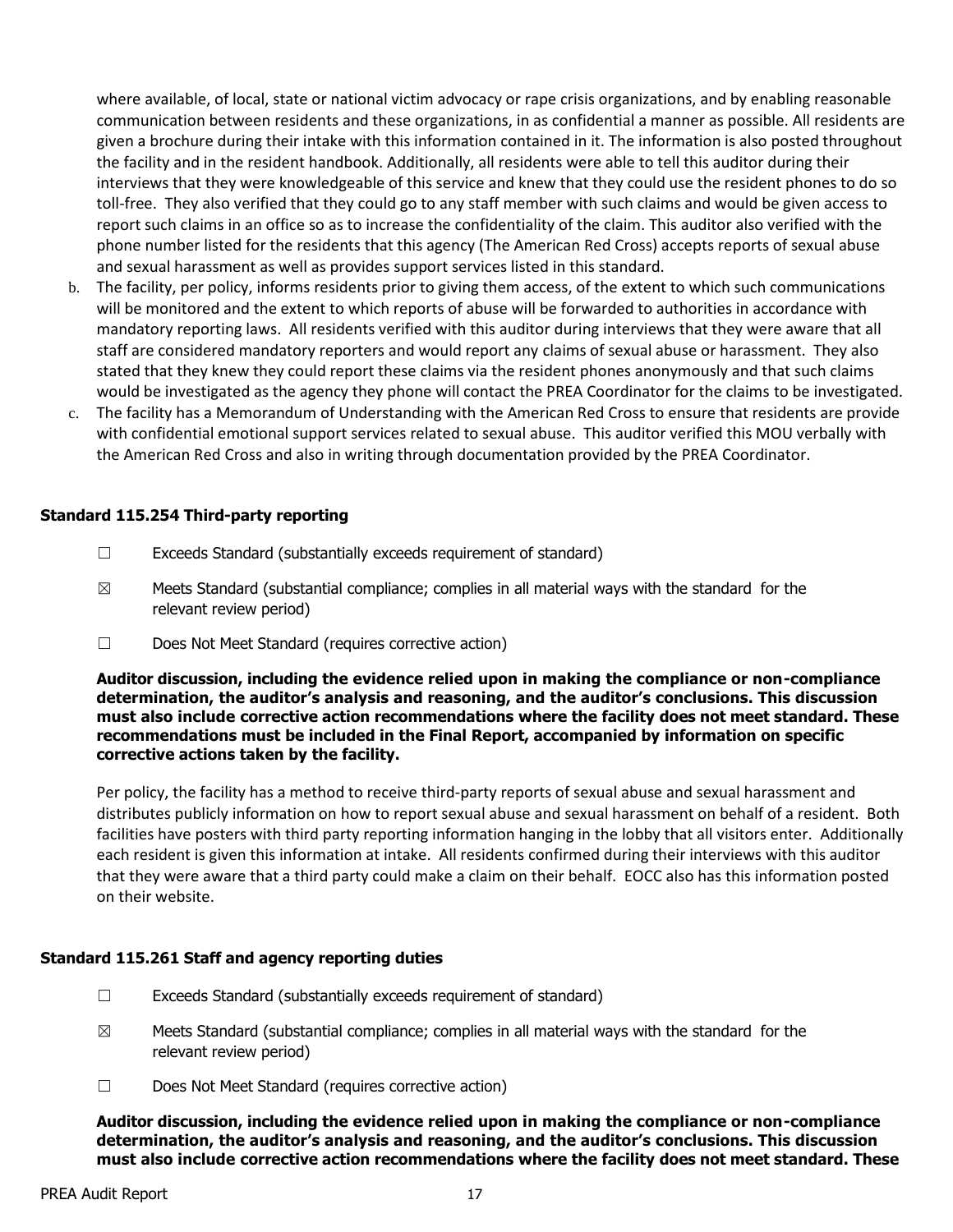## **recommendations must be included in the Final Report, accompanied by information on specific corrective actions taken by the facility.**

- a. EOCC policy requires all staff to report immediately and according to policy, any knowledge, suspicion, or information regarding an incident of sexual abuse or sexual harassment that occurred in a facility, whether or not it is part of EOCC; retaliation against residents or staff who reported such an incident; and any staff neglect or violation of responsibilities that may have contributed to an incident or retaliation. All staff confirmed in their interviews that they were aware of their duty to report this information immediately.
- b. Per policy, apart from reporting to designated supervisors or officials, staff shall not reveal any information related to a sexual abuse report to anyone other than to the extent necessary, as specified in agency policy, to mae treatment, investigation, and other security and management decisions.
- c. Unless otherwise precluded by Federal, State, or local law, medical and mental health practitioners shall be required per policy to report sexual abuse pursuant to paragraph (a) of this section and to inform residents of their duty to report, and the limitations of confidentiality, at the initiation of services.
- d. Per policy, if the alleged victim is considered a vulnerable adult under a State or local vulnerable persons statute, the facility shall report the allegation to the designated State or local services agency under applicable mandatory reporting laws. The facility does not accept residents uder the age of 18.
- e. Per policy, the facility shall report all allegations of sexual abuse and sexual harassment, including third-party and anonymous reports, to the facility's designated investigators. Staff interviews with the facility head as well as the PREA Coordinator and the PREA Special Investigator verified that all claims are reported and documented accordingly.

# **Standard 115.262 Agency protection duties**

- ☐ Exceeds Standard (substantially exceeds requirement of standard)
- $\boxtimes$  Meets Standard (substantial compliance; complies in all material ways with the standard for the relevant review period)
- ☐ Does Not Meet Standard (requires corrective action)

#### **Auditor discussion, including the evidence relied upon in making the compliance or non-compliance determination, the auditor's analysis and reasoning, and the auditor's conclusions. This discussion must also include corrective action recommendations where the facility does not meet standard. These recommendations must be included in the Final Report, accompanied by information on specific corrective actions taken by the facility.**

Per policy, when the facility learns that a resident is subject to a substantial risk of imminent sexual abuse it shall take immediate action to protect the resident. All staff interviews confirmed that any staff learning of a resident's substantial risk of imminent sexual abuse would take immediate action to ensure that resident's safety. All staff were comfortable informing this auditor what steps they would take and did not hesitate to worry about potential consequences for not getting approval from a supervisor. All staff reported that the resident's safety and security is their number one concern at EOCC.

# **Standard 115.263 Reporting to other confinement facilities**

- ☐ Exceeds Standard (substantially exceeds requirement of standard)
- $\boxtimes$  Meets Standard (substantial compliance; complies in all material ways with the standard for the relevant review period)
- ☐ Does Not Meet Standard (requires corrective action)

**Auditor discussion, including the evidence relied upon in making the compliance or non-compliance determination, the auditor's analysis and reasoning, and the auditor's conclusions. This discussion**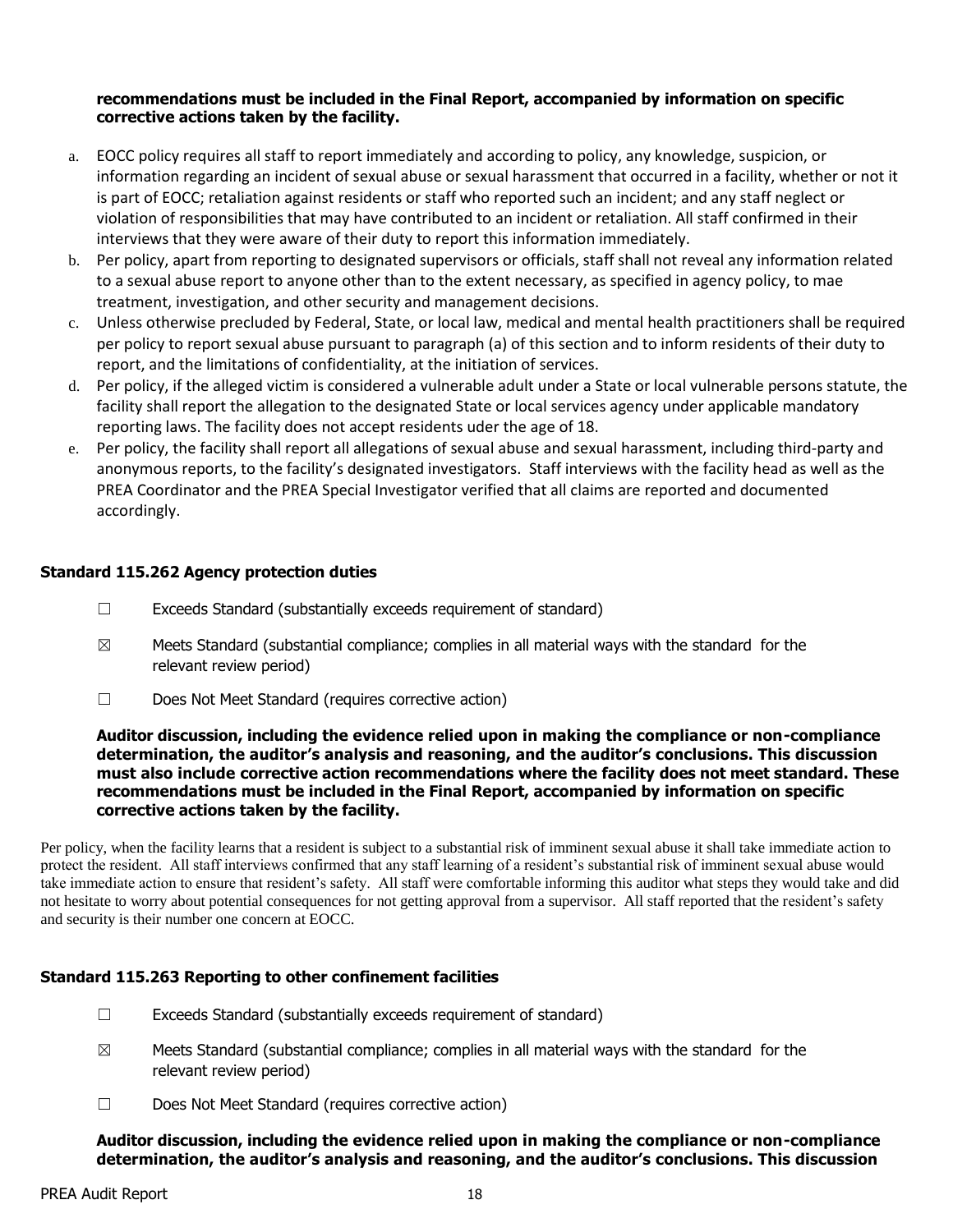**must also include corrective action recommendations where the facility does not meet standard. These recommendations must be included in the Final Report, accompanied by information on specific corrective actions taken by the facility.**

- a. Per policy, upon receiving an allegation that a resident was sexually abused while at another facility, the Executive Director or designee shall notify the head of the facility or appropriate office of the agency where the alleged abuse occurred. The PREA Coordinator provided documentation to support this policy.
- b. Per policy, such notification shall be provided as soon as possible, but no later than 72 hours after receiving the allegation. Documentation provided verified that the notification occurred within 72 hours of receiving the claim.
- c. The PREA Coordinator provided documentation to show that she made such notifications to other agencies and retains them in a special file.
- d. Should the facility receive notification from another facility that a resident was assaulted while in residency, the allegation will be investigated in accordance with the PREA standards.

# **Standard 115.264 Staff first responder duties**

- ☐ Exceeds Standard (substantially exceeds requirement of standard)
- $\boxtimes$  Meets Standard (substantial compliance; complies in all material ways with the standard for the relevant review period)
- ☐ Does Not Meet Standard (requires corrective action)

**Auditor discussion, including the evidence relied upon in making the compliance or non-compliance determination, the auditor's analysis and reasoning, and the auditor's conclusions. This discussion must also include corrective action recommendations where the facility does not meet standard. These recommendations must be included in the Final Report, accompanied by information on specific corrective actions taken by the facility.**

- a. In accordance with facility policy, upon learning of an allegation that a resident was sexually abused, the first security staff member to respond to the report shall be required to: separate the alleged victim and abuser, preserve and protect any crime scene until appropriate steps can be taken to collect any evidence; if the abuse occurred within a time period that still allows for the collection of physical evidence, request that the alleged victim and alleged abuser not take any actions that could destroy physical evidence, including, as appropriate, washing, brushing teeth, changing clothes, urinating, defecating, smoking, drinking, or eating. All staff interviewed including non-security staff were aware of first responder duties in accordance with the PREA standards. Each informed this auditor what they would do should they learn of an allegation that a resident was sexually abused. Additionally, the facilty has first responder duties posted in central control should staff not remember the correct protocol to follow in the situation.
- b. If the first responder is not a security staff member, the responder shall be required to request that the alleged victim not take any actions that could destroy physical evidence and then notify security staff. All non-security staff interviewed were aware of their duties as first responders and stated to this auditor in accordance with facility policy what they would do should they come across a resident being sexually abused or having been sexually abused.

### **Standard 115.265 Coordinated response**

- $\Box$  Exceeds Standard (substantially exceeds requirement of standard)
- $\boxtimes$  Meets Standard (substantial compliance; complies in all material ways with the standard for the relevant review period)
- ☐ Does Not Meet Standard (requires corrective action)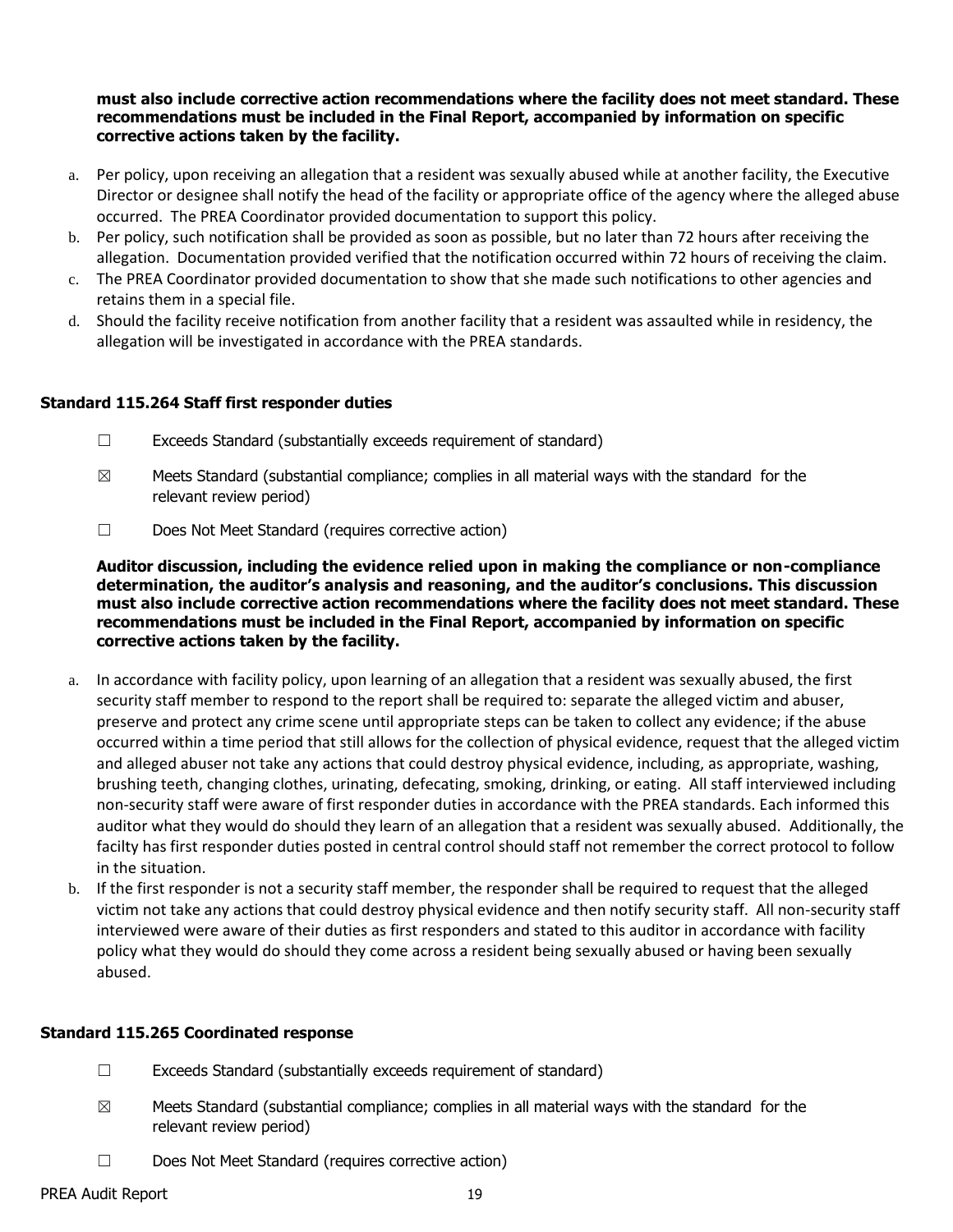**Auditor discussion, including the evidence relied upon in making the compliance or non-compliance determination, the auditor's analysis and reasoning, and the auditor's conclusions. This discussion must also include corrective action recommendations where the facility does not meet standard. These recommendations must be included in the Final Report, accompanied by information on specific corrective actions taken by the facility.**

The facility has a written institutional plan to coordinate actions taken in response to an incident of sexual abuse, among staff first responders, medical and mental health practitioners, investigators, and facility leadership. The plan is posted in Central Control for all staff to review should they need it if the situation occurs. All staff interviewed was able to state the plan to this auditor and explain how their roles are important in preserving the scene and protecting the residents from further harm.

# **Standard 115.266 Preservation of ability to protect residents from contact with abusers**

- ☐ Exceeds Standard (substantially exceeds requirement of standard)
- $\Box$  Meets Standard (substantial compliance; complies in all material ways with the standard for the relevant review period)
- ☐ Does Not Meet Standard (requires corrective action)

**Auditor discussion, including the evidence relied upon in making the compliance or non-compliance determination, the auditor's analysis and reasoning, and the auditor's conclusions. This discussion must also include corrective action recommendations where the facility does not meet standard. These recommendations must be included in the Final Report, accompanied by information on specific corrective actions taken by the facility.**

N/A EOCC does not enter into collective bargaining agreements.

### **Standard 115.267 Agency protection against retaliation**

- ☐ Exceeds Standard (substantially exceeds requirement of standard)
- $\boxtimes$  Meets Standard (substantial compliance; complies in all material ways with the standard for the relevant review period)
- ☐ Does Not Meet Standard (requires corrective action)

- a. The facility has a policy to protect all residents and staff who report sexual abuse or sexual harassment or cooperate with sexual abuse or sexual harassment investigations from relatiation by other residents or staff and shall designate which staff members or departments are charged with monitoring retaliation. All staff interviewed verified such policy exists and knew their part in ensuring the continued safety of the residents in the facility.
- b. The facility employs multiple protection measures, such as housing changes or transfers for resident victims or abusers, removal of alleged staff or resident abusers from contact with victims, and emotional support services for residents or staff who fear retaliation for reporting sexual abuse or sexual harassment or for cooperating with investigations. All treatment staff interviewed gave this auditor numerous examples of protection and support measures the facility would take to protect and treat any resident who reported sexual abuse.
- c. Per policy, the facility shall for at least 90 days following a report of sexual abuse, monitor the conduct and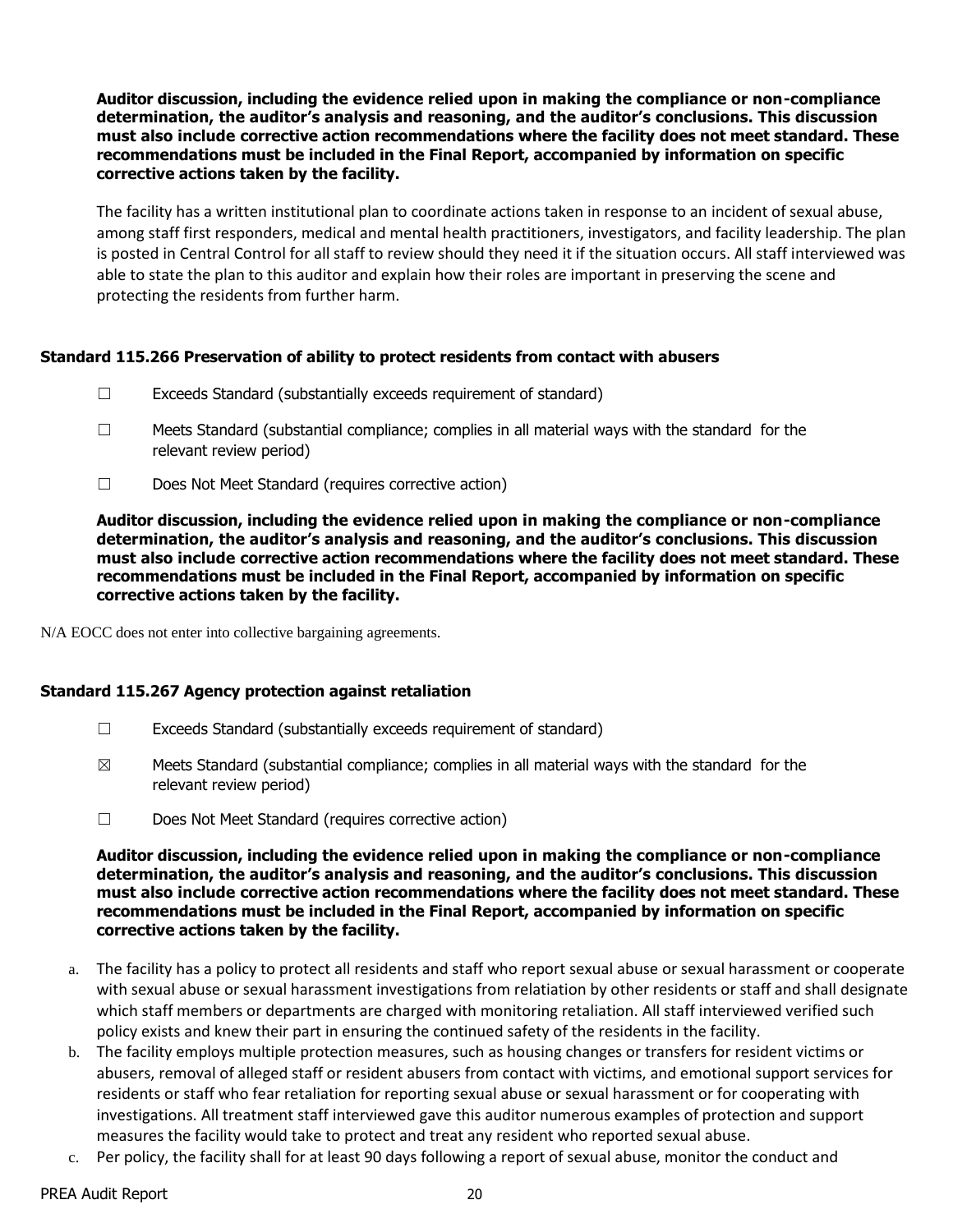treatment of residents or staff who reported the sexual abuse and of residents who were reported to have suffered sexual abuse to see if there are changes that may suggest possible retaliation by residents or staff, and shall act proptly to remedy any such retaliation. The facility will monitor any resident disciplinary reports, housing or program changes, or negative performance reviews or reassignments of staff. The facility will continue such monitoring beyond 90 days if the initial monitoring indicates a continuing need. No reports of sexual abuse have been made at the facility, therefore, no documentation was provided to verify the policy. All staff interviewed were aware of the policy and their role in ensuring the continued monitoring of the residents or staff who reported sexual abuse.

- d. In the case of residents, such monitoring shall also include periodic status checks. All treatment staff interviewed verified that any resident reporting a claim of sexual abuse will continually be monitored to ensure the continued safety and treatment of the resident.
- e. If any other individual who cooperates with an investigation expresses a fear of retaliation, the facility will take appropriate measures to protect that individual against retaliation. Both the special PREA investigator and the PREA Coordinator ensured that they would ensure appropriate measures were taken to protect any individual who reported such claims from retaliation.
- f. Per policy, the facility's obligation to monitor shall terminate if the facility determines that the allegation is unfounded.

# **Standard 115.271 Criminal and administrative agency investigations**

- $\Box$  Exceeds Standard (substantially exceeds requirement of standard)
- $\boxtimes$  Meets Standard (substantial compliance; complies in all material ways with the standard for the relevant review period)
- ☐ Does Not Meet Standard (requires corrective action)

- a. All allegations of sexual abuse are referred to the Columbiana County Sheriff's Department and the Jefferson County Sheriff's Department for investigation. The facility conducts an administrative investigation for all allegations of sexual harassment. All investigations are conducted promptly, thoroughly and objectively for all allegations, including third-party and anonymous reports. This auditor was able to verify through the investigation conducted on the facility's substantiated claim of sexual harassment that the investigation was conducted in accordance with this standard. The Special PREA Investigator verified that he conducts all investigations promptly, thoroughly and objectively. The PREA Coordinator also verified such occurs.
- b. Where sexual abuse is alleged, the facility uses investigators who have received special training in sexual abuse investigations pursuant to 115.234. All criminal investigations into sexual abuse are handled by the Columbiana and Jefferson County Sheriff's Departments. The facility currently has two (2) staff members, the PREA Coordinator and the Specialized PREA Investigator, both of whom have received special training in sexual abuse investigations pursuant to 115.234.
- c. Per policy, investigators shall gather and preserve direct and circumstantial evidence, including any available physical and DNA evidence and any available electronic monitoring data; shall interview alleged victims, suspected perpetrators, and witnesses; and shall review prior complaints and reports of sexual abuse involving the suspected perpetrator.
- d. When the quality of evidence appears to support criminal prosecution, the facility shall conduct compelled interviews only after consulting with prosecutors as to whether compelled interviews may be an obstacle for subsequent criminal prosecution.
- e. The credibility of an alleged victim, suspect, or witness shall be assessed on an individual basis and shall not be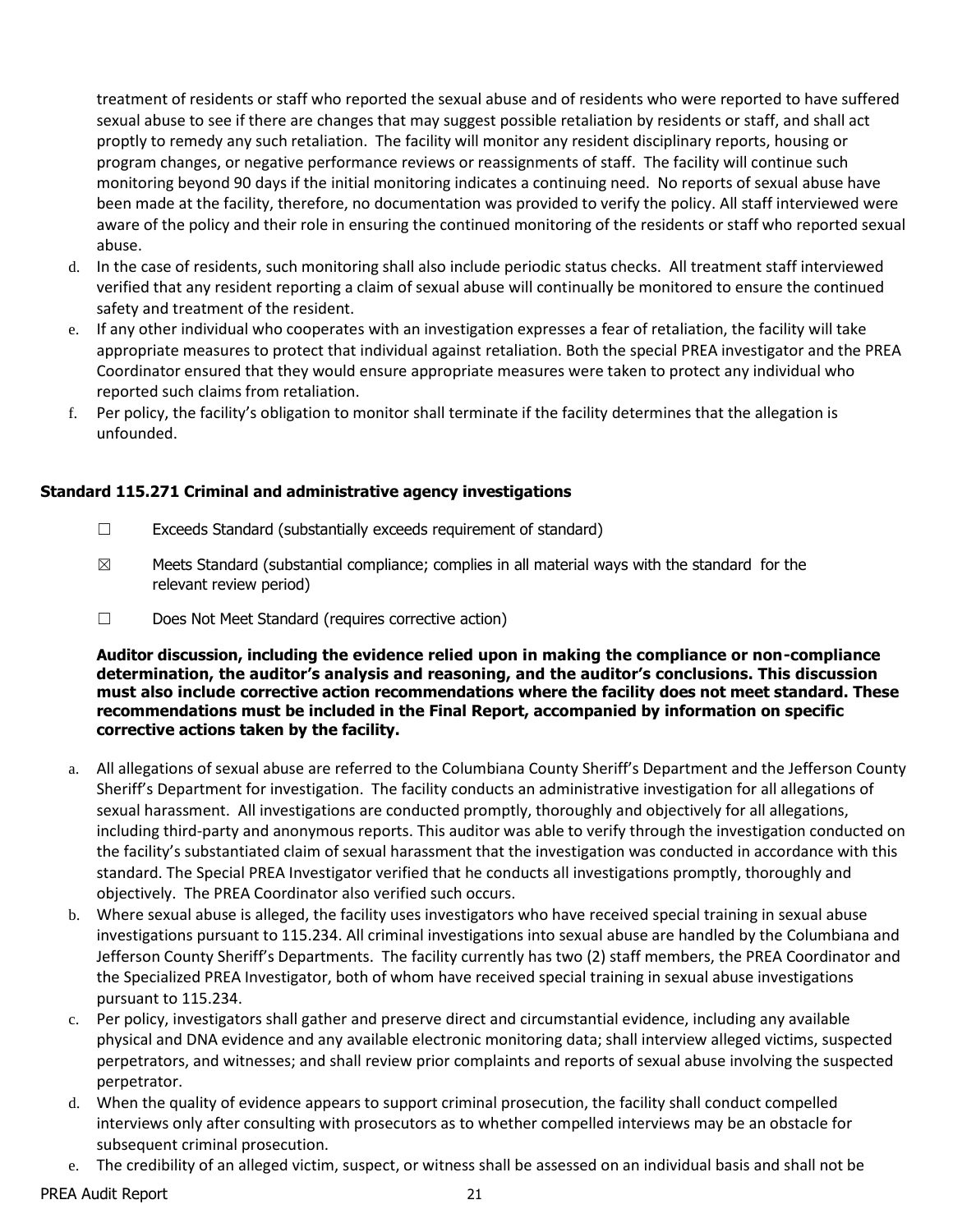determined by the person's status as a resident or staff. The facility will not require a resident who alleges sexual abuse to submit to a polygraph or other truth telling device as a condition for proceeding with the investigation of such an allegation.

- f. Administrative investigations; 1. Shall include an effort to determine whether staff actions or failures to act contributed to the abuse; and 2. Shall be documented in written reports that include a description of the physical and testimonial evidence, the reasoning behind credibility assessments, and investigative facts and findings. This auditor was able to review the administrative investigation into the sexual harassment allegation that was substantiated. There have been no allegations of sexual abuse at the facility.
- g. Criminal investigations shall be documented in a written report that contains a thorough description of physical, testimonial, and documentary evidence and attaches copies of all documentary evidence where feasible.
- h. Substantiated allegations of conduct that appears to be criminal shall be referred for prosecution.
- i. The facility shall retain all written reports referenced in paragraphs (f) and (g) of this section for as long as the alleged abuser is incarcerated or employed by the facility, plus five (5) years.
- j. The departure of the alleged abuser or victim from the employment or control of the facility shall not provide a basis for terminating an investigation.
- k. N/A
- l. When outside agencies investigate sexual abuse, the facility shall cooperate with outside investigators and shall endeavor to remain informed about the progress of the investigation.

# **Standard 115.272 Evidentiary standard for administrative investigations**

- $\Box$  Exceeds Standard (substantially exceeds requirement of standard)
- $\boxtimes$  Meets Standard (substantial compliance; complies in all material ways with the standard for the relevant review period)
- ☐ Does Not Meet Standard (requires corrective action)

**Auditor discussion, including the evidence relied upon in making the compliance or non-compliance determination, the auditor's analysis and reasoning, and the auditor's conclusions. This discussion must also include corrective action recommendations where the facility does not meet standard. These recommendations must be included in the Final Report, accompanied by information on specific corrective actions taken by the facility.**

EOCC imposes no standard higher than a preponderance of the evidence in determining whether allegations of sexual abuse or sexual harassment are substantiated.

### **Standard 115.273 Reporting to residents**

- ☐ Exceeds Standard (substantially exceeds requirement of standard)
- $\boxtimes$  Meets Standard (substantial compliance; complies in all material ways with the standard for the relevant review period)
- ☐ Does Not Meet Standard (requires corrective action)

**Auditor discussion, including the evidence relied upon in making the compliance or non-compliance determination, the auditor's analysis and reasoning, and the auditor's conclusions. This discussion must also include corrective action recommendations where the facility does not meet standard. These recommendations must be included in the Final Report, accompanied by information on specific corrective actions taken by the facility.**

a. Per policy, following an investigation into a resident's allegation of sexual abuse suffered in the facility, the facility shall inform the resident as to whether the allegation has been determined to be substantiated, unsubstantiated, or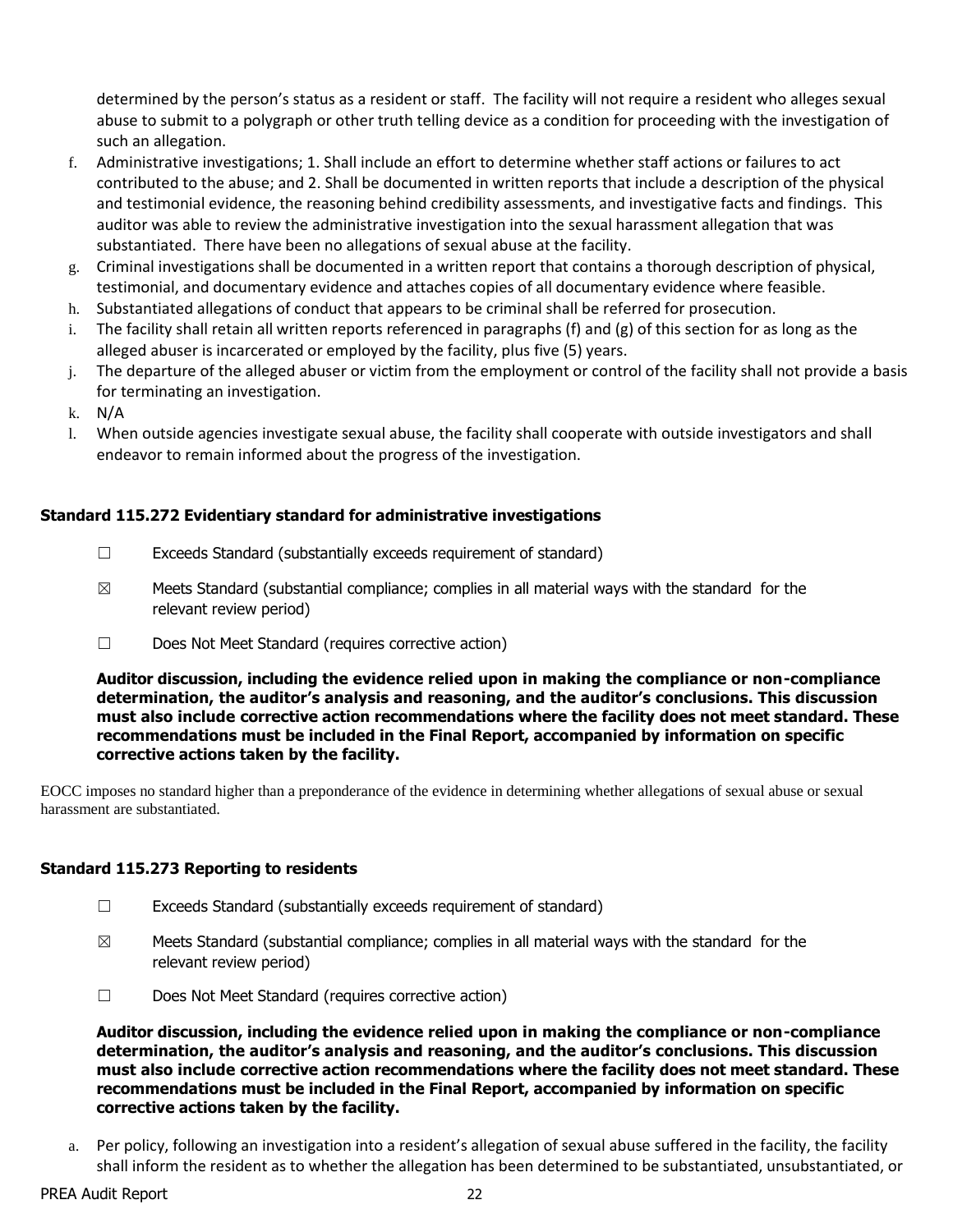unfounded. No allegations of sexual abuse have occurred at this facility. The PREA Coordinator was able to verify this is the policy of the facility during her interview with this auditor.

- b. If the facility did not conduct the investigation, it shall request the relevant information from the investigative agency in order to inform the resident.
- c. Following the resident's allegation that a staff member has committed sexual abuse against the resident, the agency shall subsequently inform the resident (unless the allegation is determined to be unfounded) whenever: 1. The staff member is no longer posted within the resident's unit; 2. The staff member is no longer employed at the facility; 3. The facility learns that the staff member has been indicted on a charge related to sexual abuse within the facility; or 4. The facility learns that the staff member has been convicted on a charge related to sexual abuse within the facility.
- d. Following a resident's allegation that he/she has been sexually abused by another resident, the facility shall subsequently inform the alleged victim whenever: 1. The facility learns that the alleged abuser has been indicted on a charge related to sexual abuse within the facility; or 2. The facility learns that the alleged abuser has been convicted on a charge related to sexual abuse within the facility.
- e. All such notifications or attempted notifications shall be documented.
- f. The facility's obligation to report under this standard shall terminate if the resident is released from the facility's custody.

# **Standard 115.276 Disciplinary sanctions for staff**

- ☐ Exceeds Standard (substantially exceeds requirement of standard)
- $\boxtimes$  Meets Standard (substantial compliance; complies in all material ways with the standard for the relevant review period)
- ☐ Does Not Meet Standard (requires corrective action)

**Auditor discussion, including the evidence relied upon in making the compliance or non-compliance determination, the auditor's analysis and reasoning, and the auditor's conclusions. This discussion must also include corrective action recommendations where the facility does not meet standard. These recommendations must be included in the Final Report, accompanied by information on specific corrective actions taken by the facility.**

- a. Per policy, staff are subject to disciplinary sanctions up to and including termination for violating agency sexual abuse or sexual harassment policies. Documentation of this policy was verified through the investigative file of the substantiated claim of sexual harassment of a staff member to a resident. The staff members received disciplinary sanctions for their involvement in the harassment.
- b. Initially, facility policy did not state that termination is the presumptive disciplinary sanction for staff who have engaged in sexual abuse. During the onsite portion of the audit, the PREA Coordinator presented this change to the Executive Director for approval. It was approved and sent to this auditor prior to the filing of the final report. Per policy, termination is now the presumptive disciplinary sanction for staff who have engaged in sexual abuse.
- c. Disciplinary sanctions for violations of facility policies relating to sexual abuse or sexual harassment (other than actually engaging in sexual abuse) shall be commensurate with the nature and circumstances of the acts committed, the staff member's disciplinary history, and the sanctions imposed for comparable offenses by other staff with similar histories. The staff members involved in the sexual harassment substantiated claim all received disciplinary sanctions commensurate with the nature of the act, their own disciplinary history and the sanctions imposed for comparable offenses by other staff with similar histories.
- d. All terminations for violations of facility sexual abuse or sexul harassment policies, or resignations by staff who would have been terminated if not for their resignation, shall be reported to law enforcemnent agencies, unless the activity was clearly not criminal, and to any relevant licensing bodies.

### **Standard 115.277 Corrective action for contractors and volunteers**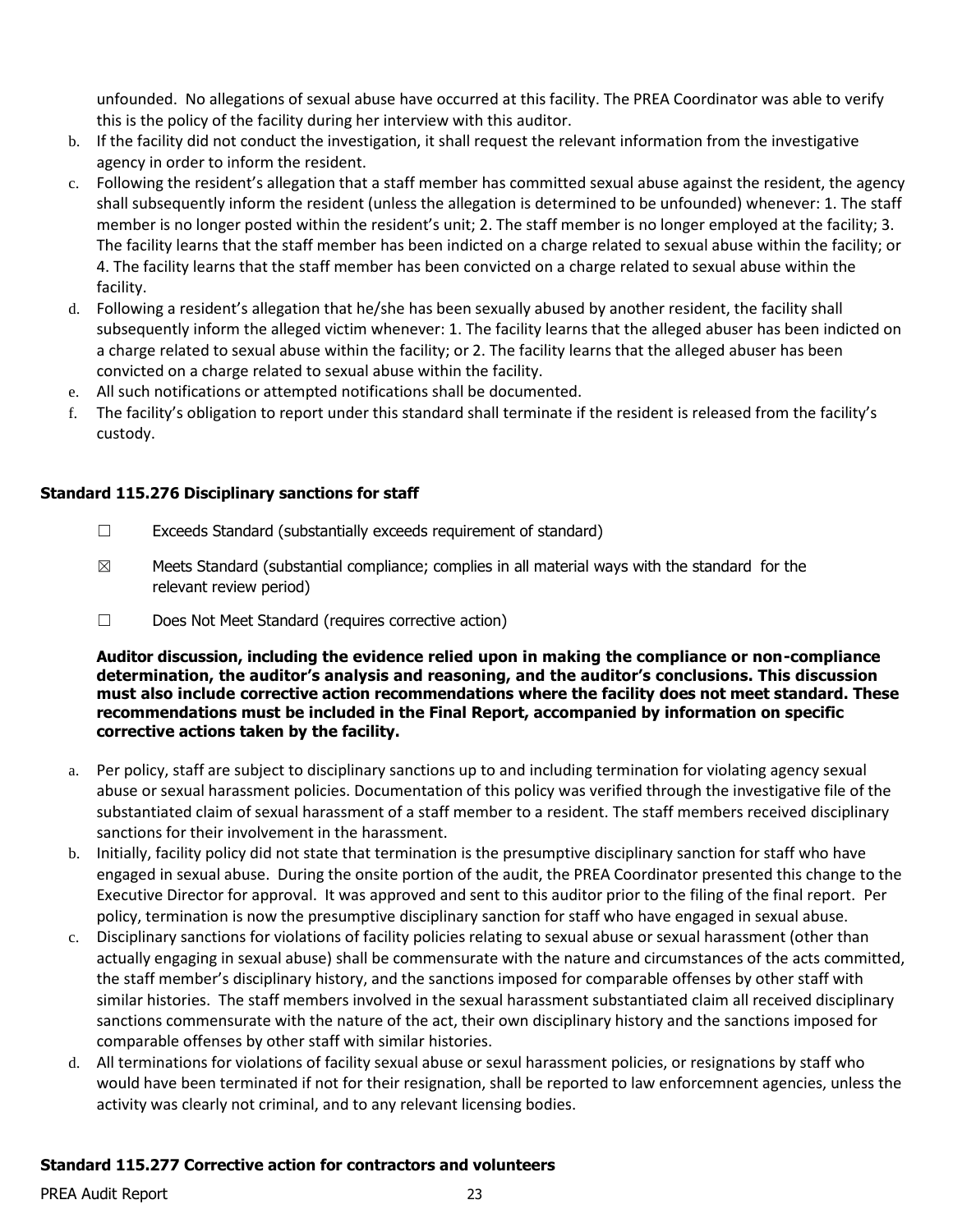- $\Box$  Exceeds Standard (substantially exceeds requirement of standard)
- $\boxtimes$  Meets Standard (substantial compliance; complies in all material ways with the standard for the relevant review period)
- ☐ Does Not Meet Standard (requires corrective action)

**Auditor discussion, including the evidence relied upon in making the compliance or non-compliance determination, the auditor's analysis and reasoning, and the auditor's conclusions. This discussion must also include corrective action recommendations where the facility does not meet standard. These recommendations must be included in the Final Report, accompanied by information on specific corrective actions taken by the facility.**

- a. Any contractor or volunteer who engages in sexual abuse shall be prohibited from contact with residents and shall be reported to law enforcement agencies, unless the activity was clearly not criminal, and to relevant licensing bodies.
- b. The facility shall take appropriate remedial measures, and shall consider whether to prohibit further contact with residents, in the case of any other violation of agency sexual abuse or sexual harassment policies by a contractor or volunteer.

### **Standard 115.278 Disciplinary sanctions for residents**

- $\Box$  Exceeds Standard (substantially exceeds requirement of standard)
- $\boxtimes$  Meets Standard (substantial compliance; complies in all material ways with the standard for the relevant review period)
- ☐ Does Not Meet Standard (requires corrective action)

- a. Per policy, residents shall be subject to disciplinary sanctions pursuant to a formal disciplinary process following an administrative finding that the resident engaged in resident-on-resident sexual abuse or following a criminal finding of guilt for resident-on-resident sexual abuse.
- b. Sanctions will be commensurate with the nature and circumstances of the abuse committed, the resident's disciplinary history, and the sanctions imposed for comparable offenses by other residents with similar histories.
- c. The disciplinary process shall consider whether a resident's mental disabilities or mental illness contributed to his or her behavior when determining what type of sanction, if any, should be imposed. Although the facility has had no claims of resident-on-resident harassment or abuse, the PREA Coordinator was able to inform this auditor what the facility would take into consideration should an allegation be reported.
- d. EOCC does not offer therapy, counseling, or other interventions designed to address and correct underlying reasons or motivations for sexual abuse.
- e. Per policy, the facility will discipline a resident for sexual contact with staff only upon a finding that the staff member did not consent to such contact.
- f. For the purpose of disciplinary action, a report of sexual abuse made in good faith based upon a reasonable belief that the alleged conduct occurred shall not constitute falsely reporting an incident or lying, even if an investigation does not establish evidence sufficient to substantiate the allegation. All resident interviews confirmed that the residents are informed that they will not be sanctioned or receive any disciplinary action if they make a report of sexual abuse in good faith.
- g. EOCC prohibits all sexual activity between residents and will discipline residents for such activity. The facility will not, however, deem such activity to constitute sexual abuse if it determines that the activity is not coerced. All residents are informed of the facility's policy prohibiting any sexual contact with each other and it is also listed in their resident handbook that they receive upon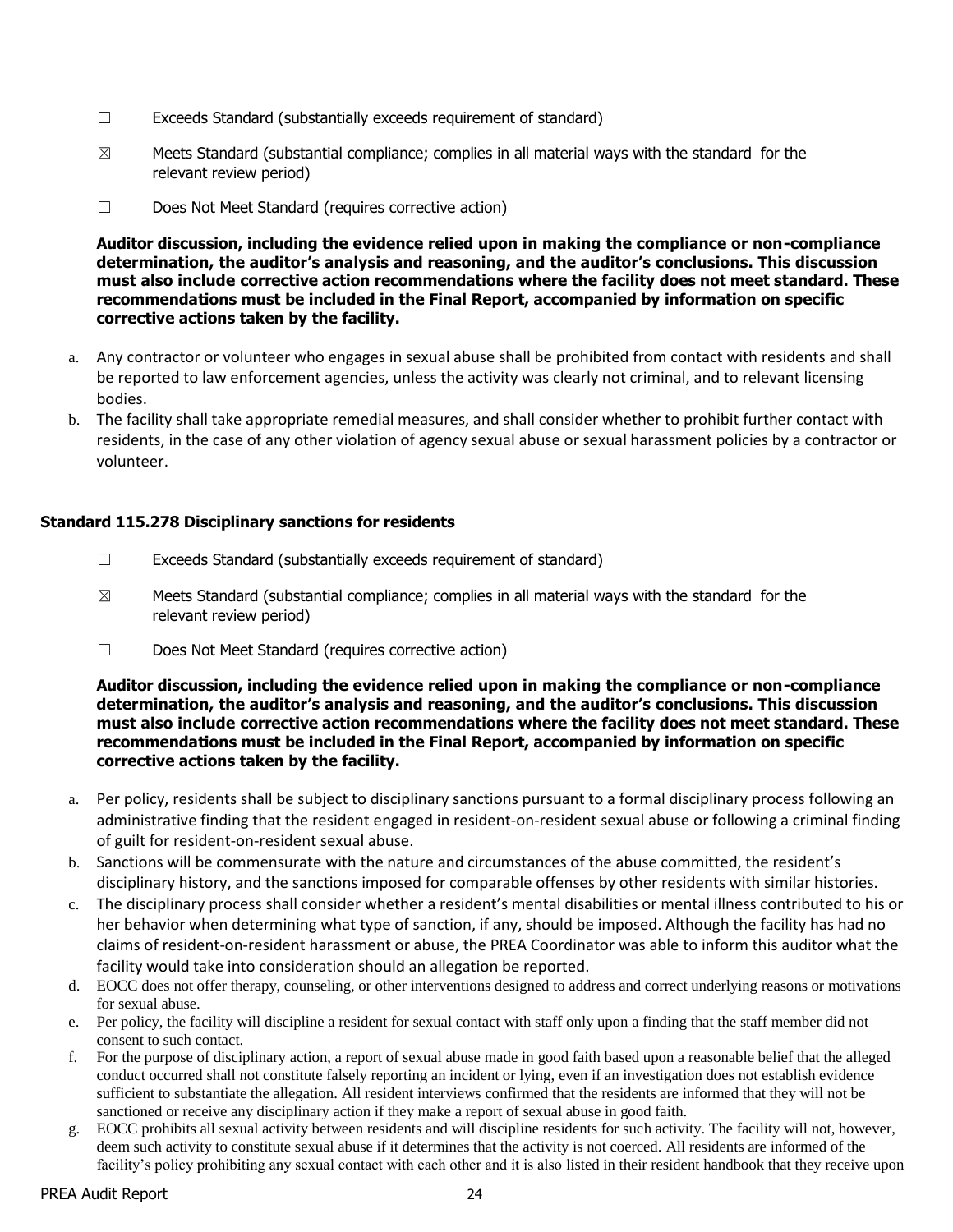intake.

# **Standard 115.282 Access to emergency medical and mental health services**

- $\Box$  Exceeds Standard (substantially exceeds requirement of standard)
- $\boxtimes$  Meets Standard (substantial compliance; complies in all material ways with the standard for the relevant review period)
- ☐ Does Not Meet Standard (requires corrective action)

**Auditor discussion, including the evidence relied upon in making the compliance or non-compliance determination, the auditor's analysis and reasoning, and the auditor's conclusions. This discussion must also include corrective action recommendations where the facility does not meet standard. These recommendations must be included in the Final Report, accompanied by information on specific corrective actions taken by the facility.**

- a. Per policy, any resident victim of sexual abuse will receive timely, unimpeded access to emergency medical treatment and crisis intervention services, the nature and scope of which are determined by medical and mental health practitioners according to their professional judgment. All residents verified in their interviews with this auditor that they knew of their right to receive access to emergency medical treatment and crisis intervention services should they become a victim of sexual abuse.
- b. EOCC does not employ full time medical staff. Security staff first responders will take preliminary steps to protect the victim pursuant to 115.262 and will immediately notify the appropriate medical and mental health practitioners. All staff interviewed reported that they would get the victim emergency medical treatment by calling an ambulance and having that resident transported to the nearest hospital. Staff also stated that they would ask the resident if they wanted a victim advocate to accompany them to the hospital. Additionally, all staff were able to inform this auditor what steps they would immediately take to protect the victim pursuant to 115.262.
- c. Resident victims of sexual abuse will be offered timely information about and timely access to emergency contraception and sexually transmitted infections prophylaxis, in accordance with professionally accepted standards of care, where medically appropriate. All residents interviewed confirmed that they know they will be offered this information should they become a victim of sexual abuse. All staff interviewed also knew that this right is to be offered to all resident victims of sexual abuse.
- d. Treatment services will be provided to the victim without financial cost and regardless of whether the victim names the abuser or cooperates with any investigation arising out of the incident. All residents verified that they knew all treatment services will be provided to them without financial cost regardless of whether they name their abuser or cooperate with the investigation. All staff are aware of this resident right as well and verified such through staff interviews with this auditor.

### **Standard 115.283 Ongoing medical and mental health care for sexual abuse victims and abusers**

- ☐ Exceeds Standard (substantially exceeds requirement of standard)
- $\boxtimes$  Meets Standard (substantial compliance; complies in all material ways with the standard for the relevant review period)
- ☐ Does Not Meet Standard (requires corrective action)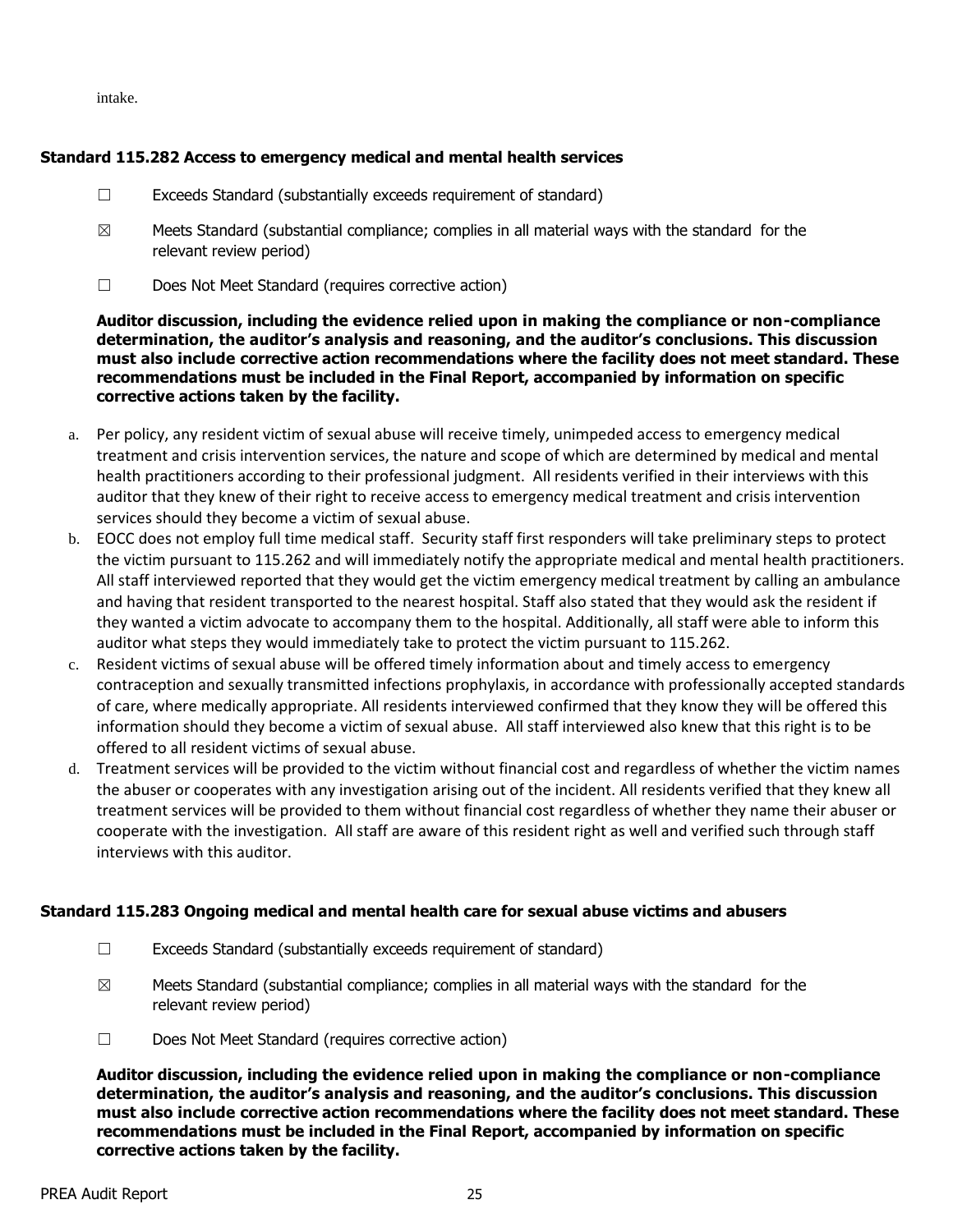- a. Staff will offer a medical and mental health evaluation and, as appropriate, treatment to all residents who have been victimized by sexual abuse in any prison, jail, lockup, or juvenile facility. All treatment staff interviewed confirmed that the resident's treatment plan would include anything that will help the resident's overall wellbeing during their residency.
- b. The evaluation and treatment of such victims shall include, as appropriate, follow-up services, treatment plans, and, when necessary, referrals for continued care following their transfer to, or placement in, other facilities, or their release from custody. All treatment staff verified that they would provide referrals for continued care following the resident's release from the facility in order to ensure continuity of care.
- c. The facility will provide such victims with medical and mental health services through community providers consistent with the community level of care provided at community based correctional facilities. All residents interviewed were aware that they would receive such treatment if they were a victim of such abuse in any other prior institution. Staff interviewed also stated that anything that could become a potential barrier to the resident's treatment will be a part of their treatment plan so that the resident's overall health is addressed while in residency.
- d. Resident victims of sexually absusive vaginal penetration while incarcerated will be offered pregnancy tests per facility policy. All residents interviewed stated that they knew this right provided to them and felt comfortable asking for such service should they become a victim of sexually abusive vaginal penetration. All staff interviewed were aware of this right to be provided to residents as well.
- e. If pregnancy results from conduct specified in paragraph (d) of this section, such victims shall receive timely and comprehensive information about and timely access to all lawful pregnancy related medical services. All staff and residents interviewed were aware of this right to be provided to victims of sexual abuse.
- f. Resident victims of sexual abuse while incarcerated shall be offered tests for sexually transmitted infections as medically appropriate. All staff and residents interviewed were aware of this right to be provided to them should they become a victim of sexual abuse.
- g. Treatment services will be provided to the victim without financial cost and regardless of whether the victim names the abuser or cooperates with any investigation arising out of the incident.
- h. The facility will attempt to conduct a mental health evaluation of all known resident-on-resident abusers within 60 days of learning of such abuse history and offer treatment when deemed appropriate by mental health practitioners.

# **Standard 115.286 Sexual abuse incident reviews**

- ☐ Exceeds Standard (substantially exceeds requirement of standard)
- $\boxtimes$  Meets Standard (substantial compliance; complies in all material ways with the standard for the relevant review period)
- ☐ Does Not Meet Standard (requires corrective action)

- a. The facility will conduct a sexual abuse incident review at the conclusion of every sexual abuse investigation, including where the allegation has not been substantiated, unless the allegation has been determined to be unfounded. EOCC has a Sexual Abuse Response Team (SART) tasked with conducting such incident reviews. All members of the SART team who were interviewed stated the goal of the SART team.
- b. Such review shall ordinarily occur within 30 days of the conclusion of the investigation per facility policy.
- c. The review team shall include upper-level management officials, with input from line supervisors, investigators, and medical or mental health practitioners. EOCC's SART team includes upper-level management, the PREA Coordinator, security staff, the PREA Investigator, and medical and mental health staff and any other staff member deemed necessary for each incident review.
- d. The review team shall: 1. Consider whether the allegation or investigation indicates a need to change policy or practice to better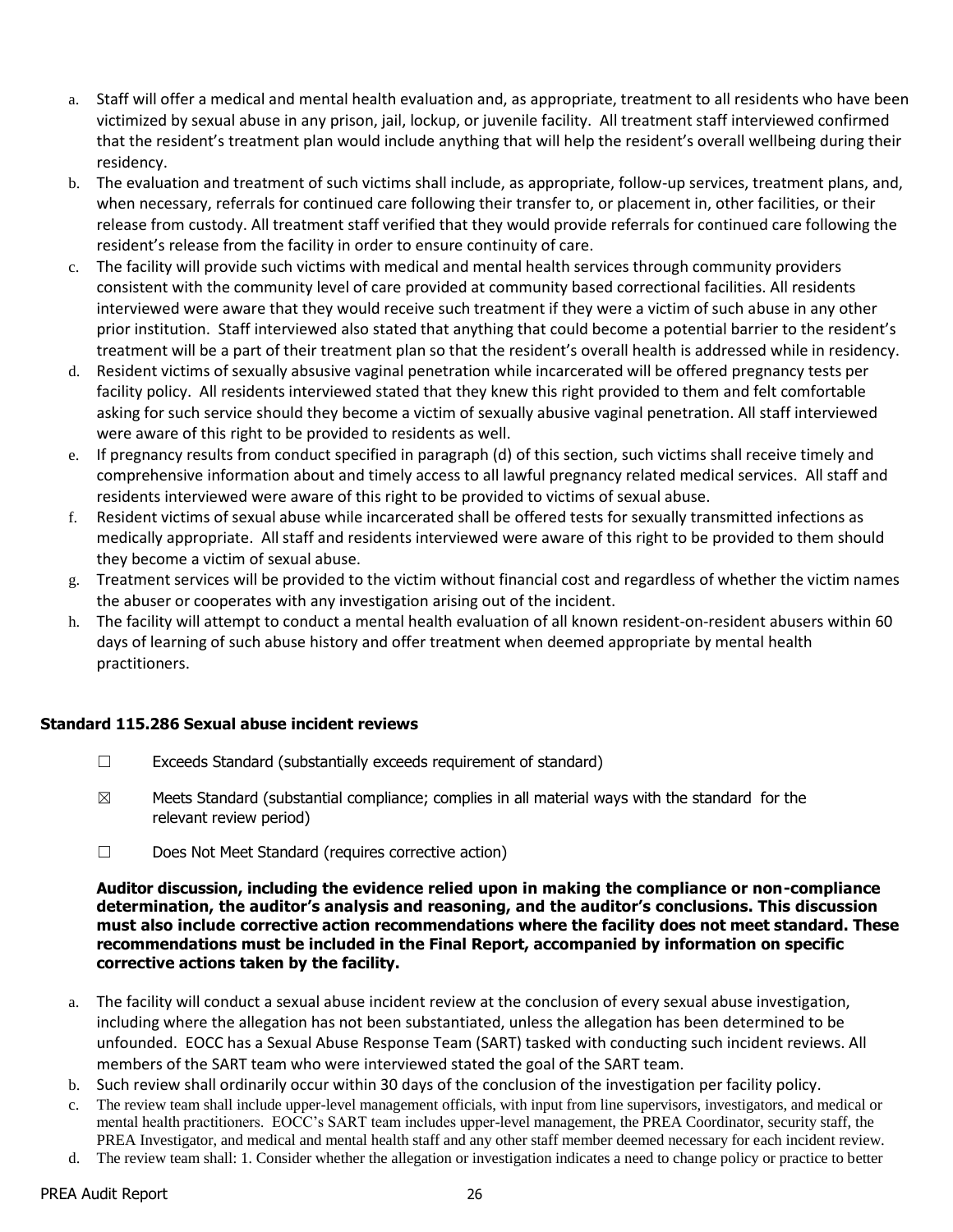prevent, detect, or respond to sexual abuse; 2. Consider whether the incident or allegation was motivated by race; ethnicity; gender identity; lesbian, gay, bisexual, transgender, or intersex identification, status, or perceived status; or gang affiliation; or was motivated or otherwise caused by other group dynamics at the facility; 3. Examine the area in the facility where the incident allegedly occurred to assess whether physical barriers in the area may enable abuse; 4. Assesss the adequacy of staffing levels in that area during different shifts; 5. Assess whether monitoring technology should be deployed or augmented to supplement supervision by staff; and 6. Prepare a report of its findings, including but not necessarily limited to determinations made pursuant to paragraphs (d)(1)-(d)(5) of this section, and any recommendations for improvement, and submit such report to the facility head and PREA Compliance Manager. There have been no allegations of sexual abuse at EOCC therefore, no documentation of SART team reviews were available for review. Staff interviews of the members of the SART team, however, indicated what the SART team would do should an allegation of sexual abuse arise.

e. The facility shall implement the recommendations for improvement, or shall document its reasons for not doing so. EOCC is continuously looking for areas to improve their overall safety of staff and residents. The staffing plan reviews in addition to the SART team allow for constant recommendations for areas of improvement. All staff interviewed stated that they feel they can make recommendations to any member of the management team and they have seen implementation of such recommendations.

# **Standard 115.287 Data collection**

- ☐ Exceeds Standard (substantially exceeds requirement of standard)
- $\boxtimes$  Meets Standard (substantial compliance; complies in all material ways with the standard for the relevant review period)
- ☐ Does Not Meet Standard (requires corrective action)

**Auditor discussion, including the evidence relied upon in making the compliance or non-compliance determination, the auditor's analysis and reasoning, and the auditor's conclusions. This discussion must also include corrective action recommendations where the facility does not meet standard. These recommendations must be included in the Final Report, accompanied by information on specific corrective actions taken by the facility.**

- a. The facility shall collect accurate, uniform data for every allegation of sexual abuse at the facility using a standardized instrument and set of definitions.
- b. The facility shall aggregate the incident-based sexual abuse data at least annually.
- c. The incident-based data collected shall include, at a minimum, the data necessary to answer all questions from the most recent version of the Survey of Sexual Violence conducted by the Department of Justice.
- d. The facility shall maintain, review, and collect data as needed from all available incident-based documents including reports, investigation files, and sexual abuse incident reviews.
- e. N/A EOCC does not contract with any other facility for confinement of it's residents.
- f. Upon request, the facility shall provide all such data from the previous calendar year to the Department of Justice no later than June 30. The facility provided documentation of all Survey of Sexual Victimization summary reports for this audit cycle reporting period.

### **Standard 115.288 Data review for corrective action**

- ☐ Exceeds Standard (substantially exceeds requirement of standard)
- $\boxtimes$  Meets Standard (substantial compliance; complies in all material ways with the standard for the relevant review period)
- ☐ Does Not Meet Standard (requires corrective action)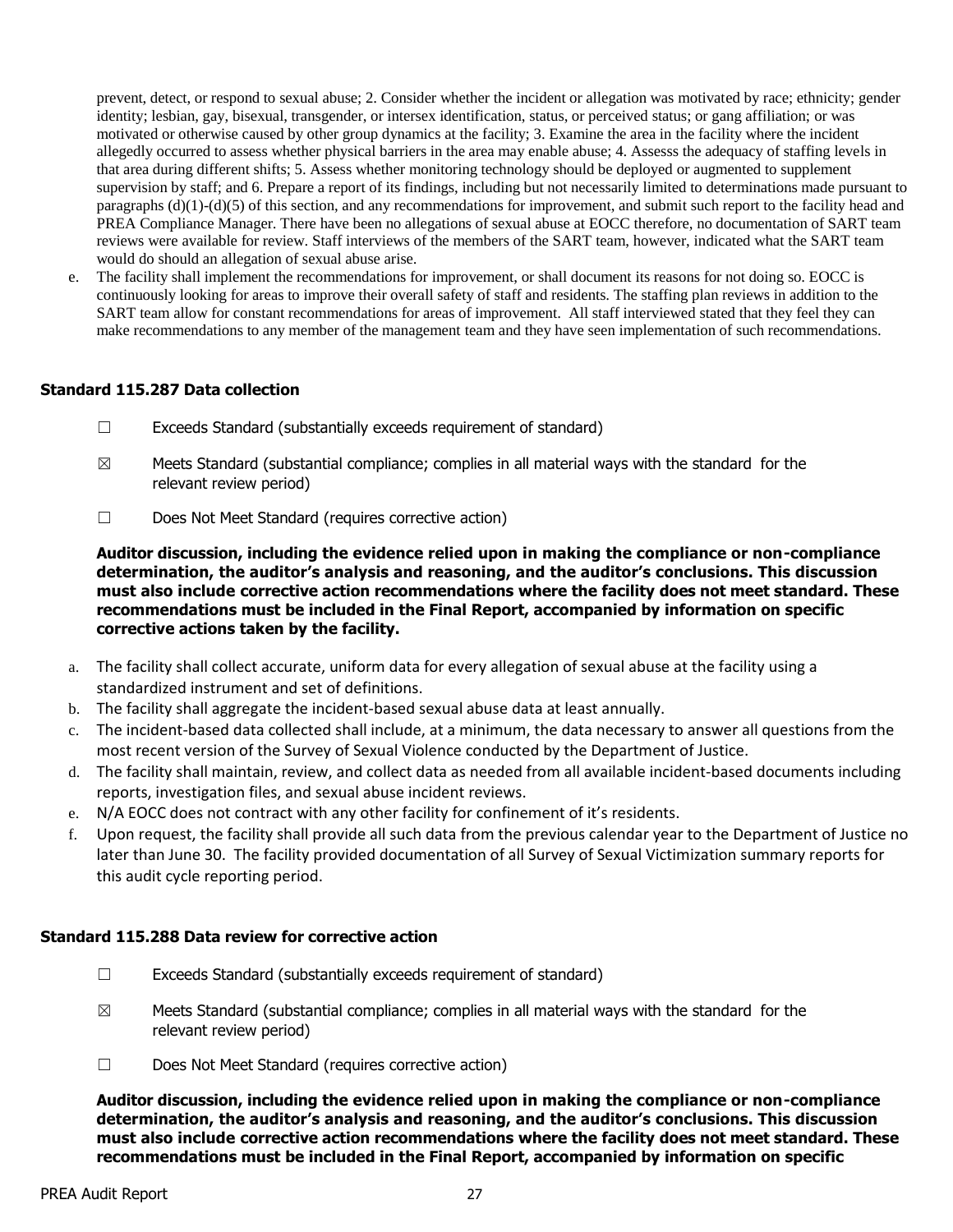# **corrective actions taken by the facility.**

- a. Per policy, the facility shall review data collected and aggregated pursuant to 115.287 in order to assess and improve the effectiveness of its sexual abuse prevention, detection, and response policies, practices, and training, including: 1. Identifying problem areas; 2. Taking corrective action on an ongoing basis; and 3. Preparing an annual report of its findings and corrective actions for each facility, as well as the agency as a whole.
- b. Such report shall include a comparison of the current year's data and corrective actions with those from prior years and shall provide an assessment of the facility's progress in addressing sexual abuse. The facility provided documentation of each Annual Report for this audit cycle. Each report for this audic cycle contained a comparison of the current year's data ad corrective actions with those from prior years and provided an assessment of the facility's progress in addressing sexual abuse. During the most recent calendar year, the facility installed cross gender door bells at both facilities in order to alert residents when a member of the opposite sex is entering the bathroom or room/dorm areas. The facility also obtained a grant that allows them to increase the Digital Video Recording retention time for camera playback. The most recent Annual Report also contained discussion of the facility applying for a grant to cover a blind spot area located in the Wintersville facility's kitchen pantry area.
- c. The facility's report shall be approved by the facility head and made readily available to the public through its website or, if it does not have one, through other means. All reports were approved by the Executive Director and were able to be found on EOCC's website.
- d. The facility may redact specific material from the reports when publication would present a clear and specific threat to the safety and security of the facility, but must indicate the nature of the material redacted.

# **Standard 115.289 Data storage, publication, and destruction**

- ☐ Exceeds Standard (substantially exceeds requirement of standard)
- $\boxtimes$  Meets Standard (substantial compliance; complies in all material ways with the standard for the relevant review period)
- ☐ Does Not Meet Standard (requires corrective action)

**Auditor discussion, including the evidence relied upon in making the compliance or non-compliance determination, the auditor's analysis and reasoning, and the auditor's conclusions. This discussion must also include corrective action recommendations where the facility does not meet standard. These recommendations must be included in the Final Report, accompanied by information on specific corrective actions taken by the facility.**

- a. The facility shall ensure that data collected pursuant to 115.287 is securely retained. The PREA Coordinator verified that all data collected pursuant to 115.287 is securely retained.
- b. The facility shall make all aggregated sexual abuse data readily available to the public at least annually through its website, or if it does not have one, through other means. Data could be found on EOCC's website which is available to the public.
- c. Before making aggregated sexual abuse data publicly available, the facility shall remove all personal identifiers.
- d. The facility shall maintain sexual abuse data collected pursuant to 115.287 for at least 10 years after the date of the initial collection unless Federal, State, or local law requires otherwise. The PREA Coordinator was knowledgeable regarding the retention of such data.

# **AUDITOR CERTIFICATION**

I certify that:

- $\boxtimes$  The contents of this report are accurate to the best of my knowledge.
- $\boxtimes$  No conflict of interest exists with respect to my ability to conduct an audit of the agency under review, and